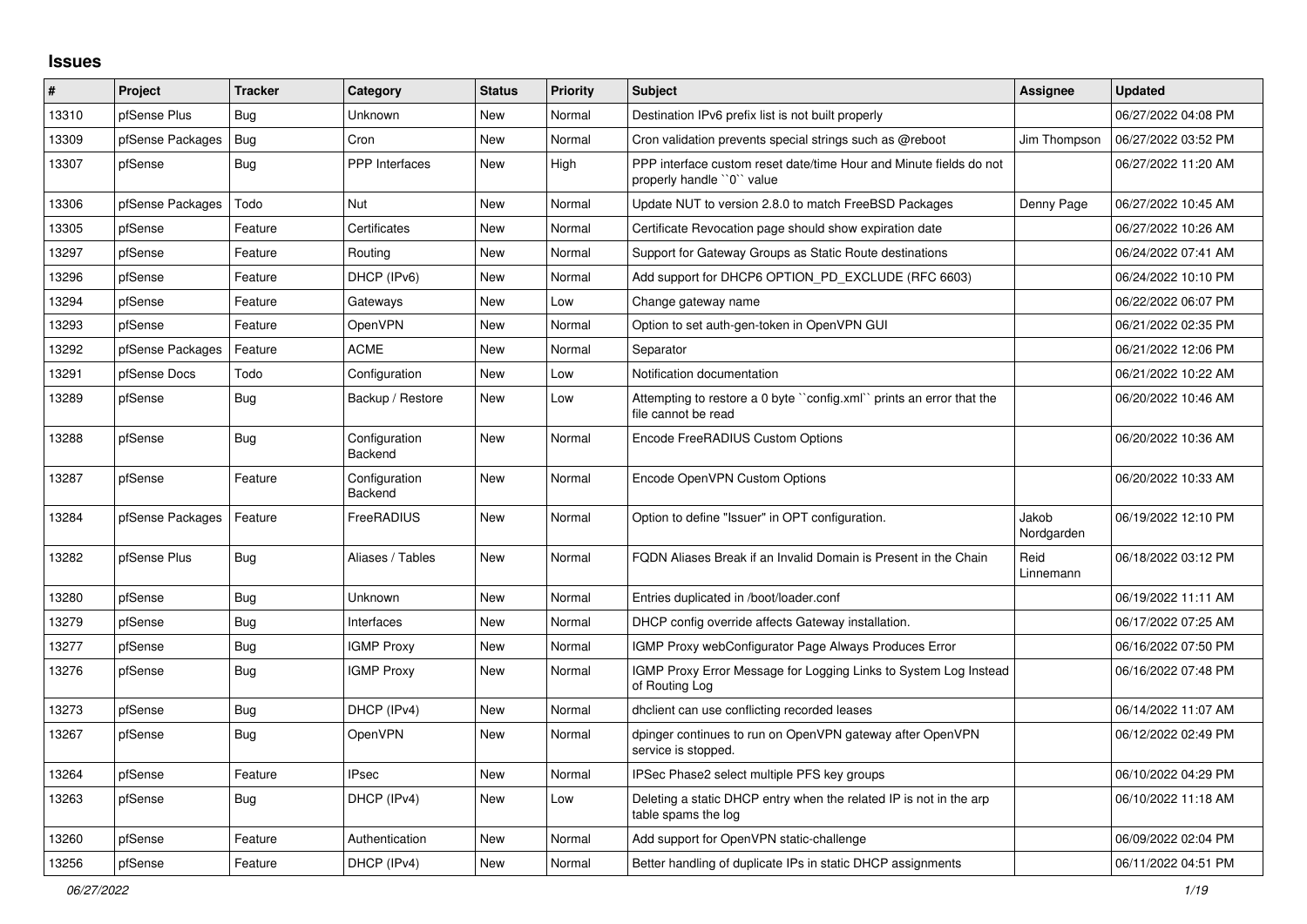| $\vert$ # | Project                | <b>Tracker</b> | Category                 | <b>Status</b> | <b>Priority</b> | Subject                                                                                                      | Assignee            | <b>Updated</b>      |
|-----------|------------------------|----------------|--------------------------|---------------|-----------------|--------------------------------------------------------------------------------------------------------------|---------------------|---------------------|
| 13255     | pfSense Packages       | Todo           | OpenVPN Client<br>Export | New           | Normal          | Set PKCS#12 algorithm when exporting OpenVPN ZIP or Windows<br>bundles                                       | Jim Pingle          | 06/08/2022 10:37 AM |
| 13254     | pfSense                | <b>Bug</b>     | <b>DNS Resolver</b>      | New           | Normal          | DNS resolver does not update "unbound.conf" file during link down<br>events                                  |                     | 06/08/2022 07:55 AM |
| 13253     | pfSense                | <b>Bug</b>     | DHCP (IPv6)              | New           | Normal          | 'dhcp6c'' is not restarted when applying settings when multiple<br>WANs are configured for DHCP6             |                     | 06/06/2022 02:58 PM |
| 13252     | pfSense                | <b>Bug</b>     | Upgrade                  | New           | Normal          | reduce frequency of php-fpm socket connection attempts from<br>check reload status                           |                     | 06/12/2022 11:11 AM |
| 13250     | pfSense                | Todo           | DHCP (IPv4)              | New           | Very Low        | Clean up DHCP Server option language                                                                         | Jim Pingle          | 06/06/2022 07:32 AM |
| 13249     | pfSense                | <b>Bug</b>     | Console Menu             | New           | Normal          | Running playback comands multiple times results in PHP error                                                 |                     | 06/06/2022 07:02 AM |
| 13248     | pfSense                | Regression     | DHCP (IPv6)              | New           | Normal          | IPv6 Router Advertisements runs when config.xml does not contain<br>an entry for the interface               |                     | 06/05/2022 07:44 PM |
| 13247     | pfSense Packages       | Bug            | open-vm-tools            | New           | Low             | Open-VM-Tools service actions do not work                                                                    |                     | 06/05/2022 07:09 PM |
| 13246     | pfSense Packages       | Feature        | iperf                    | New           | Normal          | iperf3 service controls do not work                                                                          |                     | 06/05/2022 06:51 PM |
| 13244     | pfSense                | Feature        | Web Interface            | New           | Normal          | Add help text under Timezone settings in the GUI                                                             |                     | 06/03/2022 01:00 PM |
| 13242     | pfSense                | Feature        | Gateway Monitoring       | New           | Normal          | Enhancements to static route creation/deletion for dpinger monitor<br>IPs                                    |                     | 06/03/2022 11:20 AM |
| 13240     | pfSense                | <b>Bug</b>     | Rules / NAT              | New           | Normal          | Dynamic NPt entry UI has a couple quirks                                                                     |                     | 06/02/2022 09:32 PM |
| 13237     | pfSense                | <b>Bug</b>     | DHCP (IPv6)              | New           | Normal          | dhcp6c script cannot be executed safely                                                                      |                     | 06/01/2022 11:20 AM |
| 13236     | pfSense Docs           | Todo           | Products                 | New           | Normal          | Document link speed limitations with igc and ix on 6100/4100                                                 |                     | 05/31/2022 05:53 PM |
| 13228     | pfSense                | <b>Bug</b>     | Interfaces               | New           | Normal          | Recovering interface gateway may not be added back into gateway<br>groups and rules when expected            | Jim Pingle          | 05/28/2022 01:14 PM |
| 13227     | pfSense                | Feature        | <b>IPsec</b>             | New           | High            | Enable IPSec Virtual IP Pool assignment by Radius for Mobile Users<br>SIMPLE FIX                             |                     | 05/27/2022 10:15 AM |
| 13225     | pfSense                | <b>Bug</b>     | Interfaces               | New           | Normal          | Bridges with QinQ interfaces not properly set up at boot                                                     | Viktor Gurov        | 05/27/2022 08:19 AM |
| 13224     | pfSense                | <b>Bug</b>     | <b>Notifications</b>     | New           | Normal          | Email notification flood when UPS (NUT) and WAN send<br>notifications                                        |                     | 05/27/2022 01:58 AM |
| 13222     | pfSense                | Bug            | UPnP/NAT-PMP             | New           | Normal          | CARP IP does not listen for NAT-PMP packets                                                                  |                     | 05/26/2022 02:28 PM |
| 13220     | pfSense                | Feature        | <b>Captive Portal</b>    | New           | Very Low        | Voucher per-roll bandwidth restrictions and traffic quotas                                                   |                     | 05/26/2022 08:16 AM |
| 13219     | pfSense                | Feature        | <b>Captive Portal</b>    | New           | Very Low        | Enable/Disable single voucher roll                                                                           |                     | 05/26/2022 08:14 AM |
| 13217     | pfSense                | Bug            | DHCP (IPv4)              | New           | Normal          | dholient using default pid file location which does not exist                                                | <b>Viktor Gurov</b> | 05/26/2022 08:09 AM |
| 13209     | pfSense Packages   Bug |                | pfBlockerNG              | New           | Low             | Parsing Filter log by pfBlockerNG creates IP Block log with<br>Source/Destination mixed up or wrong Direcion | Viktor Gurov        | 05/25/2022 03:50 AM |
| 13207     | pfSense Packages       | Feature        | pfBlockerNG              | New           | Normal          | The feed column on the Alerts page is confusing                                                              |                     | 05/24/2022 04:56 AM |
| 13206     | pfSense Plus           | <b>Bug</b>     | Hardware / Drivers       | New           | Normal          | SG-3100 LED GPIO hangs                                                                                       |                     | 06/11/2022 07:01 PM |
| 13202     | pfSense Packages       | Bug            | pfBlockerNG              | New           | Normal          | Missing Protocols on IP Feed Groups Advanced Inbound/Outbound<br>Firewall Rule settings                      |                     | 05/23/2022 08:58 AM |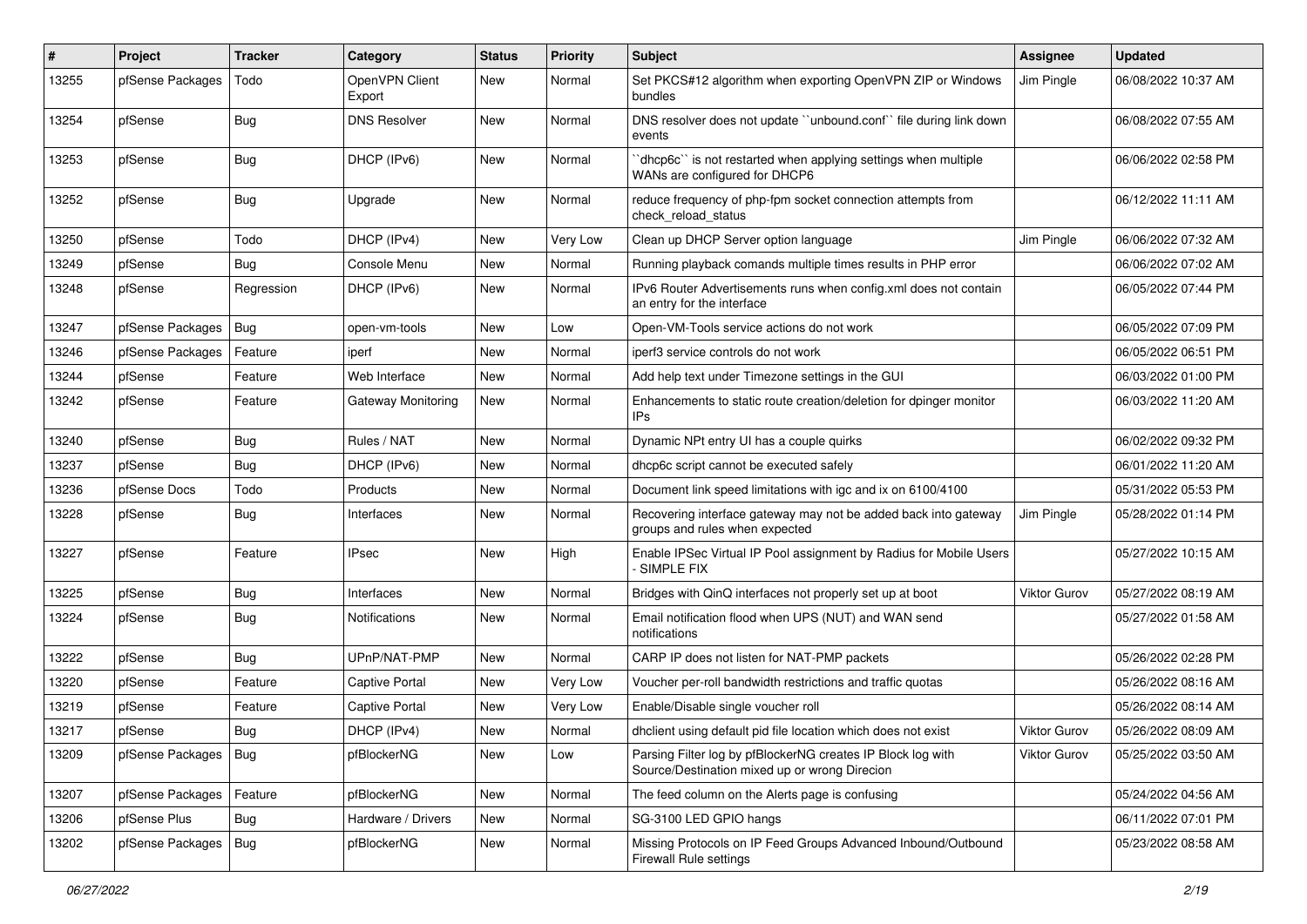| #     | Project          | <b>Tracker</b> | Category                   | <b>Status</b> | Priority | <b>Subject</b>                                                                                                                      | Assignee     | <b>Updated</b>      |
|-------|------------------|----------------|----------------------------|---------------|----------|-------------------------------------------------------------------------------------------------------------------------------------|--------------|---------------------|
| 13201 | pfSense Packages | Feature        | pfBlockerNG                | New           | Normal   | Add FireHol Security IP Feeds                                                                                                       |              | 05/23/2022 06:34 AM |
| 13200 | pfSense Packages | Feature        | pfBlockerNG                | New           | Normal   | Custom DNS Servers for Alert settings                                                                                               |              | 05/23/2022 06:16 AM |
| 13199 | pfSense Packages | Feature        | pfBlockerNG                | New           | Normal   | Feed groups should not have the first listing in the group bar                                                                      |              | 05/23/2022 06:03 AM |
| 13198 | pfSense Packages | Feature        | pfBlockerNG                | New           | Normal   | Dark Theme Styling issues - Alerts White bar                                                                                        |              | 05/23/2022 06:05 AM |
| 13197 | pfSense Packages | Feature        | pfBlockerNG                | New           | Normal   | Put a Single donation link and a proper patreon lin in the pfBlocker<br>Support Banner / Widget                                     |              | 05/23/2022 05:35 AM |
| 13196 | pfSense Packages | Feature        | pfBlockerNG                | New           | Normal   | remove NoVirusThanks feed                                                                                                           |              | 05/23/2022 06:05 AM |
| 13195 | pfSense Packages | Feature        | pfBlockerNG                | New           | Normal   | Dedicated website for Feed mangement - Community Driven                                                                             |              | 05/23/2022 05:22 AM |
| 13194 | pfSense Packages | Bug            | pfBlockerNG                | New           | Normal   | Remove dead Malc0de feed                                                                                                            |              | 05/23/2022 05:16 AM |
| 13187 | pfSense          | Documentation  | Upgrade                    | <b>New</b>    | Normal   | Azure Frequently asked questions                                                                                                    |              | 05/20/2022 06:52 AM |
| 13180 | pfSense Packages | Bug            | pfBlockerNG                | New           | High     | High CPU Utilization with pfb filterlsince PfBlockerNG update to<br>devel 3.1.0 4                                                   |              | 06/14/2022 08:00 AM |
| 13179 | pfSense Packages | Feature        | pfBlockerNG                | New           | High     | Search based on CIDR                                                                                                                |              | 05/17/2022 09:45 AM |
| 13168 | pfSense          | Feature        | Dashboard                  | New           | Low      | Multiple Dashboard views for a single user                                                                                          |              | 05/16/2022 07:53 AM |
| 13167 | pfSense          | <b>Bug</b>     | Dynamic DNS                | New           | Normal   | phpDynDNS: DigitalOcean ddns update fails (bad request, invalid<br>character '-' in request_id)                                     |              | 06/16/2022 09:30 PM |
| 13161 | pfSense          | Feature        | Web Interface              | New           | Very Low | FLASH PORT'S LED button, to help quickly find port that need to be<br>connected to patch&cable                                      |              | 05/14/2022 06:35 AM |
| 13159 | pfSense          | Todo           | Web Interface              | New           | Very Low | Decrease distance between img-buttons in webGUI to eliminate<br>mistake entry                                                       |              | 05/14/2022 06:52 AM |
| 13158 | pfSense          | <b>Bug</b>     | Web Interface              | New           | Normal   | Input validation error when applying limiter changes                                                                                |              | 05/14/2022 05:32 PM |
| 13156 | pfSense Packages | Regression     | pfBlockerNG                | New           | Normal   | pfBlockerNG IP block stats do not work                                                                                              |              | 06/13/2022 08:16 PM |
| 13144 | pfSense          | <b>Bug</b>     | Rules / NAT                | New           | Very Low | Firewall rule entries can get out of sync when entries are deleted<br>while other administrators are editing entries simultaneously |              | 05/10/2022 07:26 AM |
| 13141 | pfSense Packages | Bug            | squidguard                 | New           | Normal   | wrong page squidguard block                                                                                                         |              | 05/09/2022 05:33 PM |
| 13138 | pfSense Packages | Feature        | pfBlockerNG                | New           | Normal   | DNS over HTTPS/TLS Blocking should be removed from<br>SafeSearch                                                                    |              | 05/07/2022 02:52 AM |
| 13137 | pfSense Packages | Feature        | pfBlockerNG                | New           | Normal   | ckuethe/doh-blocklist.txt add to DoH feeds                                                                                          |              | 05/07/2022 02:39 AM |
| 13136 | pfSense Packages | Feature        | pfBlockerNG                | New           | Normal   | Add crypt0rr DNS-over-HTTPS (DOH) provider list feeds                                                                               |              | 05/07/2022 02:27 AM |
| 13135 | pfSense Packages | Feature        | pfBlockerNG                | New           | Normal   | Add dibdot DoH-IP-blocklists feeds                                                                                                  | Viktor Gurov | 05/08/2022 01:50 AM |
| 13128 | pfSense Packages | Bug            | Zabbix                     | New           | Normal   | Zabbix Agent 6: HA Server Setup                                                                                                     |              | 05/05/2022 01:55 AM |
| 13110 | pfSense          | <b>Bug</b>     | CARP                       | New           | Very Low | changing CARP VIP address does not update outbound NAT<br>interface IP                                                              |              | 05/03/2022 02:52 PM |
| 13108 | pfSense Docs     | Todo           | Installation /<br>Upgrades | New           | Normal   | ZFS filesystem implications                                                                                                         | Jim Pingle   | 04/27/2022 03:18 PM |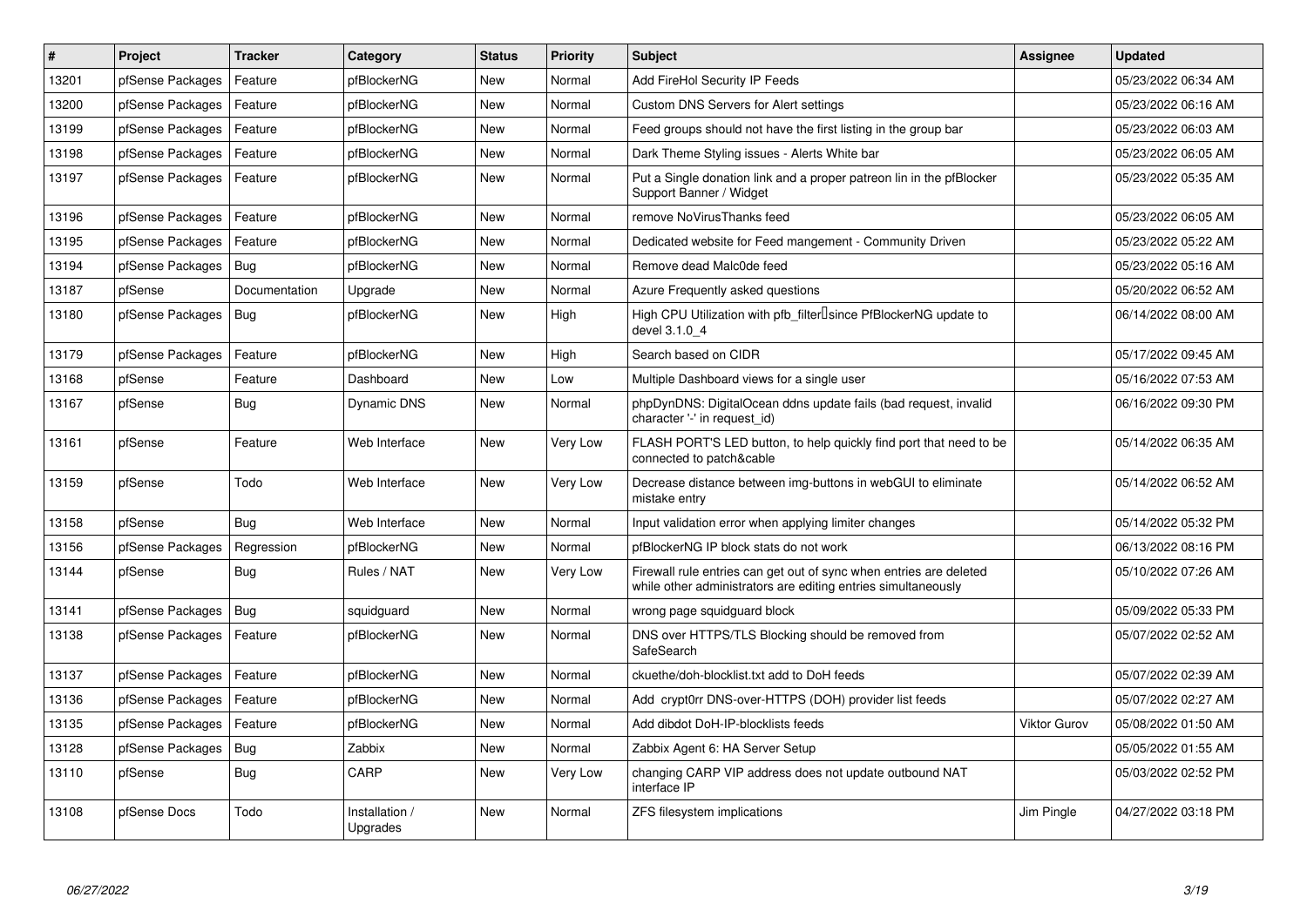| #     | Project                | <b>Tracker</b> | Category                  | <b>Status</b> | <b>Priority</b> | Subject                                                                                                            | <b>Assignee</b> | <b>Updated</b>      |
|-------|------------------------|----------------|---------------------------|---------------|-----------------|--------------------------------------------------------------------------------------------------------------------|-----------------|---------------------|
| 13102 | pfSense                | <b>Bug</b>     | IPsec                     | New           | Normal          | Deleting an IPSec tunnel doesn't destroy the SA (SADs/SPDs),<br>causes crash in status_ipsec.php                   | Viktor Gurov    | 05/20/2022 01:07 PM |
| 13091 | pfSense                | Feature        | OpenVPN                   | New           | Normal          | RFE: Ability to specify the order of OpenVPN Authentication servers                                                |                 | 04/22/2022 04:30 PM |
| 13090 | pfSense                | Bug            | OpenVPN                   | New           | Normal          | OpenVPN: do not use legacy deprecated netbios settings                                                             | Jim Pingle      | 04/22/2022 11:19 AM |
| 13089 | pfSense                | <b>Bug</b>     | OpenVPN                   | New           | Normal          | OpenVPN: fix some netbios options were preserved even if teh<br>Netbios option was unchecked                       | Jim Pingle      | 04/22/2022 11:06 AM |
| 13088 | pfSense                | <b>Bug</b>     | OpenVPN                   | New           | Normal          | OpenVPN Client Overrides: properly hide/show form fields                                                           | Jim Pingle      | 06/08/2022 09:15 AM |
| 13087 | pfSense                | <b>Bug</b>     | OpenVPN                   | New           | Normal          | OpenVPN Server: hide WINS servers list when netbios option is<br>unchecked while WINS servers is checked           |                 | 04/22/2022 10:29 AM |
| 13076 | pfSense                | Bug            | <b>Gateway Monitoring</b> | New           | Normal          | Marking a gateway as down does not affect IPsec entries using<br>gateway groups                                    |                 | 06/03/2022 10:32 AM |
| 13074 | pfSense Plus           | Bug            | Cryptographic<br>Modules  | New           | Normal          | AES-GCM with SafeXcel on Netgate 2100 causes MBUF overload                                                         |                 | 06/12/2022 11:14 AM |
| 13073 | pfSense Packages       | Bug            | Squid                     | New           | Normal          | ClamAV - clamd dies with high CPU load and thus the C-ICAP of<br>squid-reverse proxy causes http:500 errors        |                 | 04/19/2022 05:38 AM |
| 13068 | pfSense                | <b>Bug</b>     | Aliases / Tables          | New           | Normal          | Error loading rules when URL Table IPs content is empty                                                            |                 | 04/17/2022 09:07 PM |
| 13067 | pfSense                | Bug            | <b>FilterDNS</b>          | New           | Normal          | filterdns resolve interval is twice the intended value                                                             |                 | 04/17/2022 07:45 PM |
| 13058 | pfSense                | Todo           | Rules / NAT               | New           | Normal          | Add static routes and directly connected networks back to policy<br>route negation rules                           |                 | 04/13/2022 08:05 AM |
| 13054 | pfSense                | Feature        | Package System            | New           | Normal          | Package plugin hook for web server configuration stanzas                                                           | Jim Pingle      | 04/12/2022 03:04 PM |
| 13053 | pfSense Packages       | Bug            | <b>ACME</b>               | <b>New</b>    | Normal          | LoopiaAPI error handling                                                                                           |                 | 05/05/2022 10:58 AM |
| 13051 | pfSense                | <b>Bug</b>     | Traffic Shaper (ALTQ)     | New           | Normal          | Firewall traffic shaper by interface selection unknow                                                              |                 | 04/12/2022 07:03 AM |
| 13046 | pfSense                | <b>Bug</b>     | Rules / NAT               | New           | Normal          | Floating rule applied to IPv6 interface with a SLAAC DHCPv6<br>gateway reports error on boot                       |                 | 04/11/2022 09:50 AM |
| 13045 | pfSense Packages       | Bug            | WireGuard                 | New           | Normal          | Firewall floating rules ignore WireGuard traffic                                                                   |                 | 04/11/2022 09:40 AM |
| 13044 | pfSense Packages       | Feature        | Mail report               | New           | Normal          | Customized reporting                                                                                               |                 | 04/11/2022 09:22 AM |
| 13043 | pfSense Packages       | Bug            | WireGuard                 | New           | Normal          | OSPF over Wireguard interface doesn't populate neighbors after<br>reboot                                           |                 | 04/11/2022 09:22 AM |
| 13039 | pfSense Packages       | Feature        | AWS VPC                   | New           | Normal          | Handle transit gateway VPNs in the AWS VPN wizard                                                                  |                 | 04/11/2022 07:31 AM |
| 13020 | pfSense Docs           | Todo           | <b>Firewall Rules</b>     | New           | Normal          | easyrule command documentation should document permissible<br>wildcards                                            | Jim Pingle      | 04/04/2022 08:01 AM |
| 13018 | pfSense Packages   Bug |                | pfBlockerNG               | New           | Normal          | TLD and DNSBL Safesearch DOH conflict disables TLD block when<br>conflicting DOH FQDN is deselected or whitelisted |                 | 04/01/2022 05:59 PM |
| 13017 | pfSense                | Feature        | Packet Capture            | New           | Normal          | Packet capture: add preview results while capture is running                                                       |                 | 04/09/2022 11:08 AM |
| 13016 | pfSense Docs           | New Content    | Virtualization            | New           | Normal          | Workaround for bandwith issues since 2.6 when installed in Hyper-V                                                 |                 | 04/01/2022 01:06 PM |
| 13014 | pfSense                | Bug            | <b>IPsec</b>              | New           | Normal          | Charon.vici can get in a bad state                                                                                 | Mateusz Guzik   | 05/24/2022 05:05 PM |
| 13009 | pfSense                | Feature        | OpenVPN                   | New           | Normal          | Add option for multiple remote addresses to OpenVPN Client                                                         |                 | 03/31/2022 12:42 PM |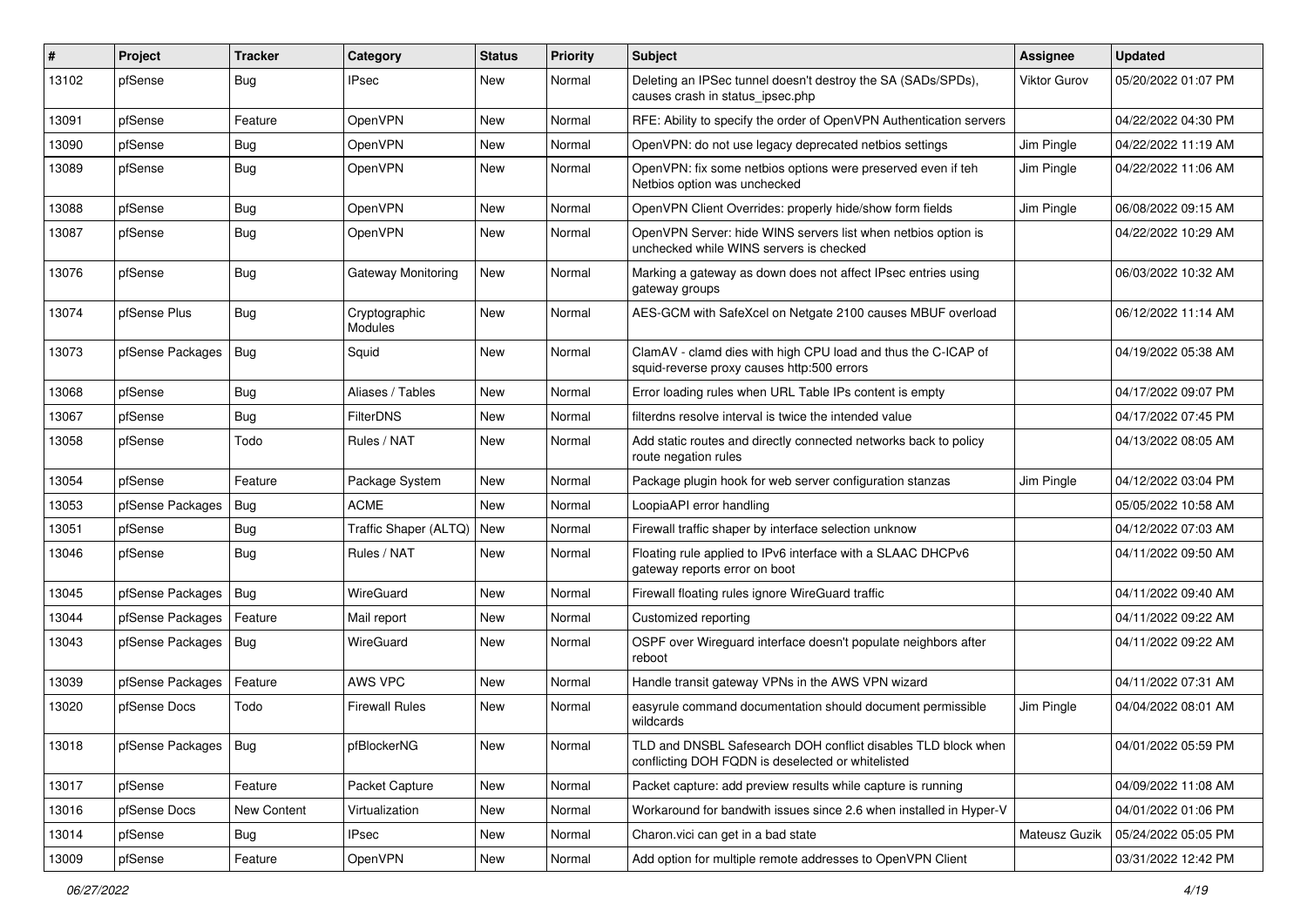| ∦     | Project                    | <b>Tracker</b> | Category                                 | <b>Status</b> | Priority | <b>Subject</b>                                                                               | Assignee              | <b>Updated</b>      |
|-------|----------------------------|----------------|------------------------------------------|---------------|----------|----------------------------------------------------------------------------------------------|-----------------------|---------------------|
| 13003 | pfSense                    | <b>Bug</b>     | Hardware / Drivers                       | New           | Normal   | Malicious Driver Detection event on ixl driver                                               |                       | 06/25/2022 05:00 PM |
| 13000 | pfSense                    | <b>Bug</b>     | IPsec                                    | New           | Low      | IPsec AES-GCM encryption algorithm "Key Length" field should be<br>labeled "ICV Length"      |                       | 03/30/2022 07:40 AM |
| 12982 | pfSense Packages   Bug     |                | FreeRADIUS                               | New           | Normal   | FreeRadius RadReply table entries missing from pf                                            |                       | 06/19/2022 05:38 PM |
| 12978 | pfSense Docs               | Correction     | Monitoring                               | New           | Normal   | Correction to iftop section of Monitoring Bandwidth Usage                                    | Jim Pingle            | 03/23/2022 11:18 AM |
| 12974 | pfSense Plus               | Bug            | Installer                                | New           | Normal   | Typing anything into 1100/2100 recovery installer causes process to<br>stop                  |                       | 06/05/2022 04:10 PM |
| 12960 | pfSense                    | <b>Bug</b>     | Installer                                | New           | Normal   | VGA installer image defaults to serial console, serial console is<br>default in GUI settings |                       | 05/10/2022 03:19 PM |
| 12950 | pfSense                    | <b>Bug</b>     | Routing                                  | New           | Normal   | OpenVPN as default gateway does not get set at boot time                                     |                       | 04/09/2022 05:46 PM |
| 12942 | pfSense                    | <b>Bug</b>     | Gateways                                 | New           | Normal   | Code to kill states for old gateway when reconnecting an interface is<br>incorrect           | Jim Pingle            | 03/22/2022 01:25 PM |
| 12938 | pfSense                    | <b>Bug</b>     | IPv6 Router<br>Advertisements<br>(RADVD) | New           | Normal   | MaxRtrAdvInterval would allow stale DNS servers to be deleted<br>faster                      |                       | 03/12/2022 09:37 AM |
| 12932 | pfSense Packages           | Feature        | pfBlockerNG                              | New           | High     | pfblockerng per user whitelist                                                               |                       | 03/11/2022 11:08 AM |
| 12927 | pfSense                    | <b>Bug</b>     | <b>OpenVPN</b>                           | New           | Normal   | OpenVPN with OCSP enabled allows connections with revoked<br>certificates                    |                       | 03/24/2022 08:22 AM |
| 12924 | pfSense Packages           | Bug            | WireGuard                                | New           | Normal   | DNS Resolver WireGuard ACL Inconsistency                                                     | Christian<br>McDonald | 04/10/2022 10:36 AM |
| 12922 | pfSense                    | Bug            | DHCP (IPv4)                              | New           | Normal   | Classless static routes received on DHCP WAN can override chosen<br>default gateway          |                       | 03/28/2022 10:08 AM |
| 12918 | pfSense Packages           | Feature        | pfBlockerNG                              | New           | Normal   | pfBlockerNG-devel changes from xmlrpc sync do not take effect<br>immediately                 |                       | 03/07/2022 02:29 PM |
| 12916 | pfSense Packages           | Bug            | pfBlockerNG                              | New           | Normal   | pfBlockerNG-devel cron job does not trigger xmlrpc sync                                      | <b>Viktor Gurov</b>   | 04/11/2022 12:55 PM |
| 12909 | pfSense Packages           | Feature        | Suricata                                 | New           | Normal   | Convert Suricata GeoIP Lookup feature on ALERTS tab to use local<br>GeoIP2 database          | Viktor Gurov          | 03/07/2022 08:28 AM |
| 12905 | pfSense                    | <b>Bug</b>     | Web Interface                            | New           | Normal   | Add VLAN Re-assignment to Import Interface Mismatch Wizard                                   |                       | 03/07/2022 08:05 AM |
| 12903 | pfSense                    | Feature        | <b>Notifications</b>                     | New           | Normal   | alternative authentication methods for email notifications?                                  |                       | 03/07/2022 07:52 AM |
| 12899 | pfSense Packages           | <b>Bug</b>     | Suricata                                 | New           | Normal   | Suricata doesn't honor Pass List                                                             |                       | 03/04/2022 01:22 PM |
| 12894 | pfSense Plus               | <b>Bug</b>     | Certificates                             | New           | Low      | duplicating freshly created certificates through refreshing                                  |                       | 03/03/2022 02:35 PM |
| 12889 | pfSense Packages   Feature |                | <b>FRR</b>                               | New           | Normal   | FRR GUI add set ipv6 next-hop global                                                         |                       | 03/02/2022 06:10 AM |
| 12888 | pfSense                    | Bug            | Rules / NAT                              | New           | Normal   | pfSense sends un-NATed packets during OpenVPN startup                                        |                       | 03/01/2022 03:13 PM |
| 12883 | pfSense Docs               | Todo           | <b>DNS</b>                               | New           | Normal   | Feedback on Services - DNS Resolver - Host Overrides                                         |                       | 02/28/2022 07:54 PM |
| 12875 | pfSense                    | <b>Bug</b>     | Package System                           | New           | Normal   | Import zabbix-agent6 and zabbix-proxy6 from FreeBSD Ports                                    |                       | 05/28/2022 06:50 PM |
| 12874 | pfSense                    | Feature        | OpenVPN                                  | New           | Normal   | OpenVPN RADIUS Framed-Pool                                                                   |                       | 02/25/2022 02:24 PM |
| 12863 | pfSense                    | Feature        | Authentication                           | New           | Very Low | dynamically tune sha512crypt rounds                                                          | Jim Pingle            | 03/19/2022 12:53 PM |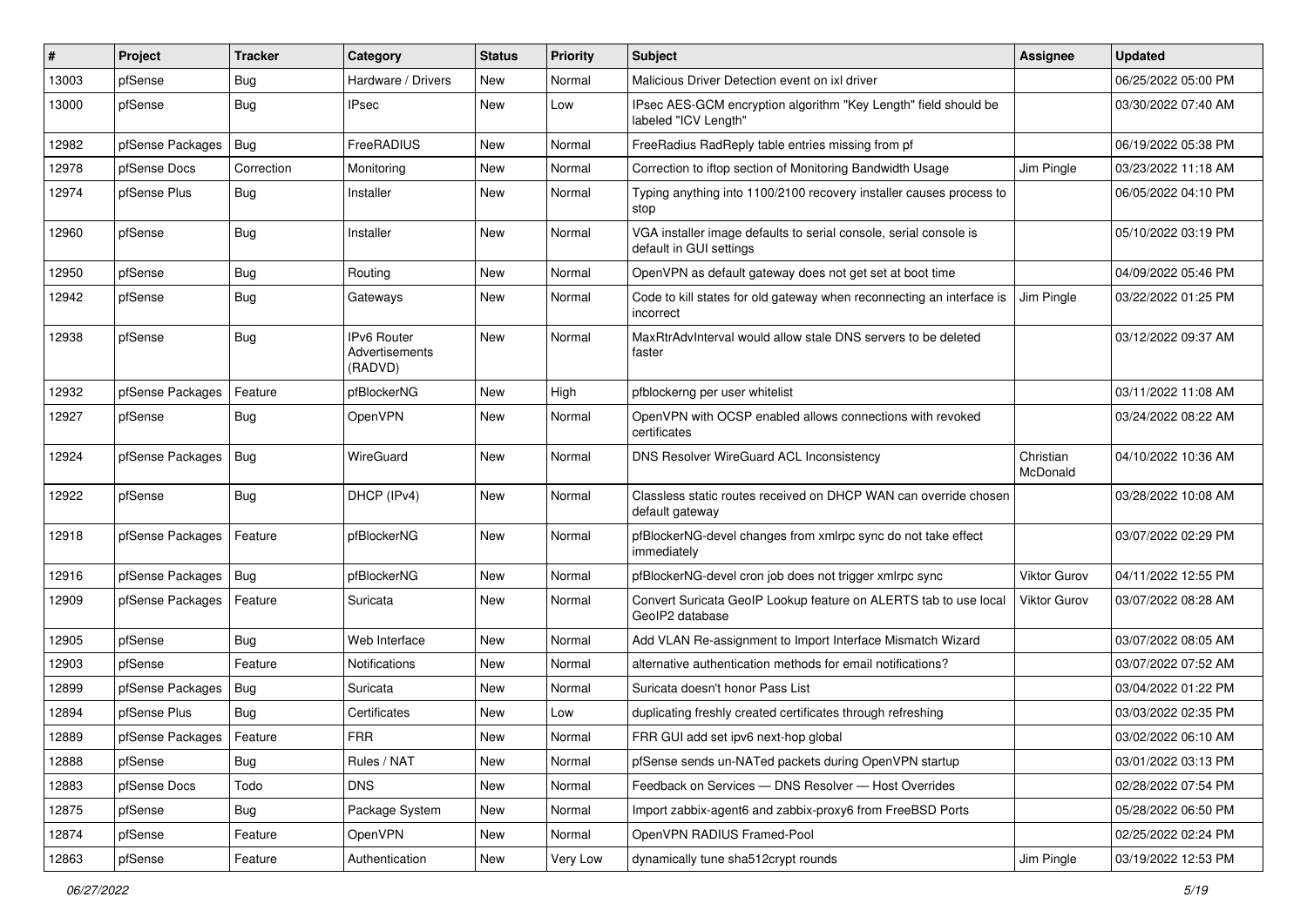| ∦     | Project          | <b>Tracker</b>     | Category                  | <b>Status</b> | <b>Priority</b> | <b>Subject</b>                                                                                                                      | Assignee          | <b>Updated</b>      |
|-------|------------------|--------------------|---------------------------|---------------|-----------------|-------------------------------------------------------------------------------------------------------------------------------------|-------------------|---------------------|
| 12861 | pfSense Docs     | Correction         | Hardware                  | New           | Normal          | pfSense hardware tuning guide references obsolete interface loader<br>variable & buffer limits                                      |                   | 02/23/2022 05:31 PM |
| 12860 | pfSense Packages | Feature            | New Package<br>Request    | New           | Normal          | add mmc-utils package to all images                                                                                                 |                   | 02/24/2022 07:18 AM |
| 12859 | pfSense Packages | Feature            | Zabbix                    | New           | Normal          | Add Zabbix 6.0 LTS (agent and proxy) packages                                                                                       |                   | 02/23/2022 07:11 AM |
| 12857 | pfSense          | <b>Bug</b>         | Gateways                  | New           | Normal          | Firewall gateway goes away when making changes to Bridge0<br>device                                                                 |                   | 02/27/2022 11:20 AM |
| 12850 | pfSense          | Bug                | Routing                   | New           | Low             | Console error during boot: "route: route has not been found"                                                                        |                   | 02/22/2022 08:27 AM |
| 12849 | pfSense          | <b>Bug</b>         | <b>Operating System</b>   | New           | Normal          | pfsync kernel crash on reboot                                                                                                       | Mateusz Guzik     | 02/22/2022 02:02 PM |
| 12848 | pfSense          | Feature            | Dynamic DNS               | New           | Normal          | Evaluation of the DynDNS "Result Match" string                                                                                      |                   | 02/22/2022 02:01 AM |
| 12845 | pfSense Packages | <b>Bug</b>         | softflowd                 | New           | Normal          | softflowd wrong vlan tag                                                                                                            |                   | 02/21/2022 10:40 AM |
| 12832 | pfSense Plus     | Feature            | Hardware / Drivers        | New           | Very Low        | 6100 configurable Blinking Blue LED                                                                                                 |                   | 02/22/2022 07:30 AM |
| 12828 | pfSense          | <b>Bug</b>         | <b>Wireless</b>           | New           | Normal          | pfSense keeps crashing (Fatal trap 12: page fault while in kernel<br>mode)                                                          |                   | 02/21/2022 07:55 AM |
| 12823 | pfSense          | <b>Bug</b>         | DHCP (IPv6)               | New           | Normal          | Multiple DHCP6 WAN connections PPPoE interface 'defached'<br>status                                                                 |                   | 02/18/2022 05:39 AM |
| 12822 | pfSense Packages | Bug                | pfBlockerNG               | New           | Normal          | IPv4 Source ASN format not working                                                                                                  |                   | 02/18/2022 10:47 AM |
| 12813 | pfSense          | Feature            | Installer                 | New           | Low             | Recover extra data in the installer                                                                                                 |                   | 02/17/2022 07:52 AM |
| 12812 | pfSense Packages | Feature            | arpwatch                  | New           | Normal          | Would it be helpful if the FreeBSD net-mgmt/arpwatch port had an<br>option to use mail/dma for mail delivery?                       |                   | 02/16/2022 06:09 PM |
| 12811 | pfSense          | <b>Bug</b>         | <b>Gateway Monitoring</b> | New           | Normal          | Services are not restarted when PPP interfaces connect                                                                              | Jim Pingle        | 05/31/2022 05:34 PM |
| 12806 | pfSense Packages | Todo               | node exporter             | New           | Normal          | Update node exporter to 1.3.1                                                                                                       |                   | 02/15/2022 05:26 PM |
| 12805 | pfSense Docs     | <b>New Content</b> | General                   | New           | Very Low        | Add documentation about what triggers a notfication                                                                                 |                   | 02/15/2022 05:10 PM |
| 12804 | pfSense Docs     | <b>New Content</b> | General                   | New           | Very Low        | Create Slack documentation                                                                                                          |                   | 02/15/2022 04:59 PM |
| 12797 | pfSense          | <b>Bug</b>         | UPnP/NAT-PMP              | New           | Normal          | UPnP+STUN forms invalid outbound NAT rules using the external<br>address discovered from STUN                                       |                   | 02/15/2022 01:01 PM |
| 12791 | pfSense Docs     | New Content        | Diagnostics               | New           | Normal          | Diagnostic Information for Support (pfSense)                                                                                        |                   | 02/13/2022 08:49 PM |
| 12789 | pfSense Packages | Feature            | <b>ACME</b>               | New           | Very Low        | Show expiration date of certificates in the ACME package list                                                                       |                   | 02/14/2022 09:20 AM |
| 12787 | pfSense Docs     | Todo               | IPsec                     | New           | Normal          | Feedback on pfSense Configuration Recipes - Routing Internet<br>Traffic Through a Site-to-Site IPsec Tunnel                         |                   | 02/11/2022 11:28 PM |
| 12782 | pfSense          | Todo               | Build / Release           | New           | Normal          | Disable compatibility flag                                                                                                          | <b>Brad Davis</b> | 05/17/2022 02:33 PM |
| 12774 | pfSense          | <b>Bug</b>         | Backup / Restore          | New           | Normal          | Picture widget image is not saved in backup                                                                                         |                   | 04/04/2022 04:48 AM |
| 12768 | pfSense          | Feature            | Upgrade                   | New           | Normal          | pfSense-repo: Make sure default config file exists                                                                                  |                   | 05/17/2022 02:32 PM |
| 12767 | pfSense Packages | Bug                | Avahi                     | New           | Normal          | `Package radavahi-daemon does does not exist in current pfSense<br>version and it has been removed"" message on pfSense 2.7 restore |                   | 02/07/2022 11:28 AM |
| 12764 | pfSense          | <b>Bug</b>         | Gateways                  | New           | Normal          | VTI gateway status is pending after assigning the VTI interface                                                                     |                   | 02/07/2022 05:41 AM |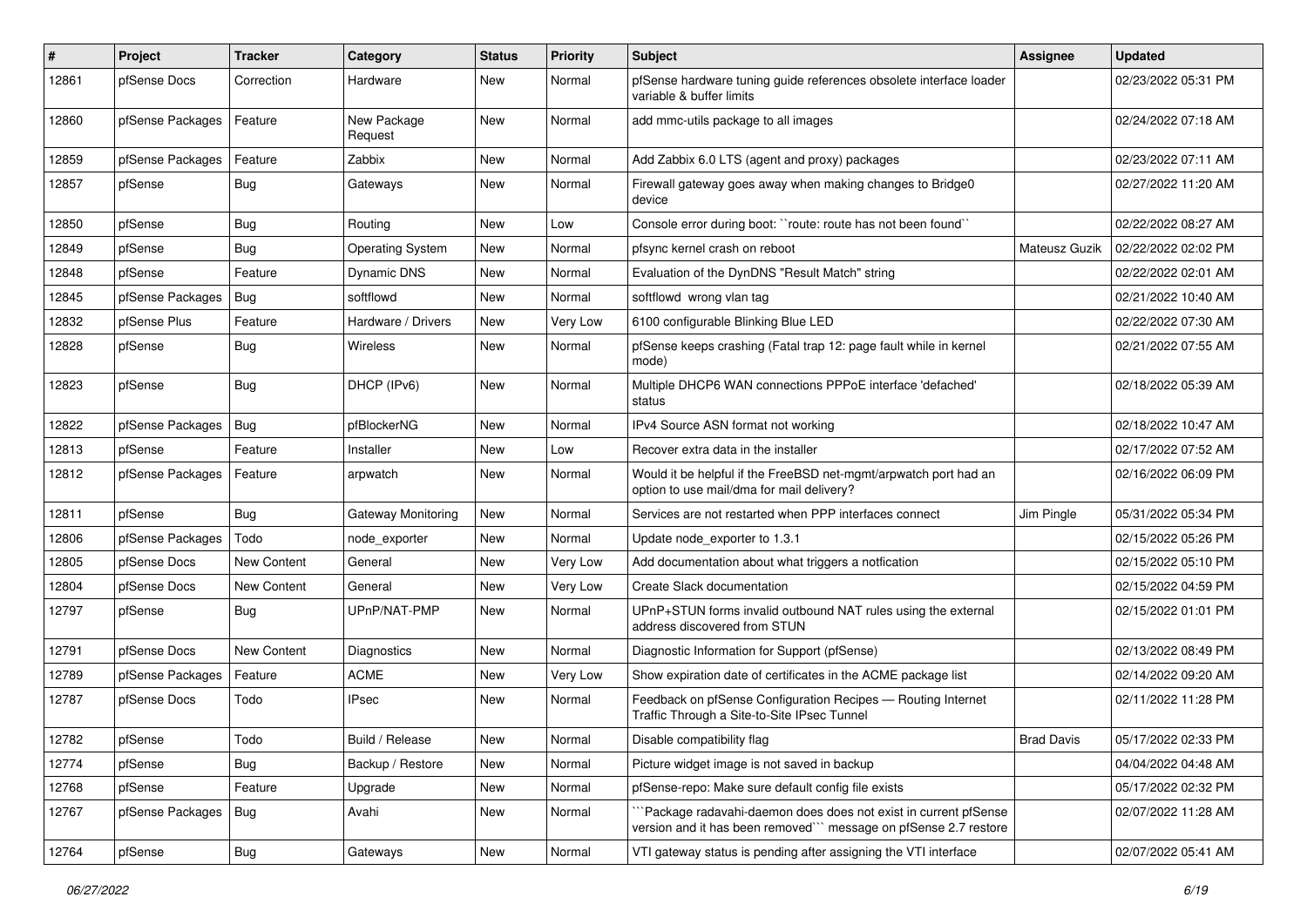| #     | Project                    | <b>Tracker</b> | Category               | <b>Status</b> | <b>Priority</b> | <b>Subject</b>                                                                                          | <b>Assignee</b>       | <b>Updated</b>      |
|-------|----------------------------|----------------|------------------------|---------------|-----------------|---------------------------------------------------------------------------------------------------------|-----------------------|---------------------|
| 12762 | pfSense                    | Bug            | <b>IPsec</b>           | New           | Normal          | IPsec keep alive check ignores Child SA Start Action                                                    | Viktor Gurov          | 02/07/2022 11:21 AM |
| 12760 | pfSense Packages           | Bug            | WireGuard              | New           | Normal          | Link-local addresses disallowed on Wireguard interfaces                                                 | Christian<br>McDonald | 02/07/2022 03:50 AM |
| 12759 | pfSense Plus               | <b>Bug</b>     | Package System         | New           | Very Low        | Proprietary packages link to non-existant or non-public github pages                                    |                       | 02/09/2022 10:43 AM |
| 12756 | pfSense Docs               | Todo           | WireGuard              | New           | Normal          | Feedback on pfSense Configuration Recipes - WireGuard Remote<br><b>Access VPN Configuration Example</b> | Christian<br>McDonald | 05/31/2022 11:42 AM |
| 12751 | pfSense Packages   Bug     |                | <b>FRR</b>             | New           | Normal          | Improve FRR route restoration after gateway events                                                      |                       | 02/06/2022 11:07 PM |
| 12748 | pfSense Packages           | Feature        | Suricata               | New           | Normal          | Suricata blocked page timestamp breakout to it's own sortable<br>column                                 |                       | 02/01/2022 12:06 PM |
| 12747 | pfSense                    | <b>Bug</b>     | Logging                | New           | Normal          | System log is filled by sshguard                                                                        |                       | 05/03/2022 03:08 AM |
| 12746 | pfSense                    | Feature        | Interfaces             | New           | High            | IPoE feature for WAN interface                                                                          |                       | 02/01/2022 01:42 AM |
| 12737 | pfSense                    | <b>Bug</b>     | Certificates           | New           | Normal          | CApath is not defined by default in curl                                                                |                       | 05/17/2022 02:30 PM |
| 12736 | pfSense Packages           | Feature        | pfBlockerNG            | New           | Low             | Allow custom cron intervals                                                                             |                       | 01/30/2022 08:55 PM |
| 12732 | pfSense Packages           | Bug            | squidguard             | New           | High            | Squid https filtering squidguard acl target list - erratic behaviour                                    |                       | 01/26/2022 09:11 AM |
| 12730 | pfSense                    | <b>Bug</b>     | Captive Portal         | New           | Normal          | RADIUS accounting does not work if WAN is down                                                          |                       | 01/26/2022 05:13 AM |
| 12726 | pfSense                    | Bug            | Authentication         | New           | Normal          | LDAP select container button auto populate                                                              |                       | 01/25/2022 01:48 PM |
| 12717 | pfSense Packages           | Todo           | Squid                  | New           | Normal          | Squid 5.x Branch                                                                                        |                       | 01/25/2022 06:24 PM |
| 12715 | pfSense                    | <b>Bug</b>     | Authentication         | New           | Normal          | Long system startup time when LDAP is configured and unavailable<br>during startup.                     | Christian<br>McDonald | 01/24/2022 05:50 AM |
| 12711 | pfSense Packages           | Feature        | Telegraf               | New           | Normal          | Add InfluxDB V2 support                                                                                 |                       | 01/21/2022 02:54 AM |
| 12708 | pfSense                    | Bug            | Aliases / Tables       | New           | Normal          | alias with non resolving DNS entry breaks underlying pf table                                           |                       | 02/20/2022 06:13 PM |
| 12679 | pfSense                    | Feature        | Interfaces             | New           | Normal          | Remind user to update DHCPv6 range when changing interface<br>IPv6 prefix                               |                       | 01/12/2022 07:36 AM |
| 12676 | pfSense                    | Feature        | Rules / NAT            | New           | Normal          | Add the Tagged option on the Port Forward rules edit page                                               |                       | 01/11/2022 05:52 AM |
| 12670 | pfSense Packages           | Bug            | <b>ACME</b>            | <b>New</b>    | Normal          | ACME package writes credentials to system log                                                           | Viktor Gurov          | 03/07/2022 10:58 AM |
| 12667 | pfSense Packages           | Bug            | WireGuard              | New           | Normal          | Firewall Crashed After Upgrading Wireguard                                                              |                       | 01/07/2022 09:18 AM |
| 12665 | pfSense                    | Feature        | Rules / NAT            | New           | Normal          | Ability to add custom pf rules from the GUI                                                             |                       | 01/07/2022 09:30 AM |
| 12659 | pfSense Docs               | Todo           | Hardware               | New           | Normal          | Feedback on Hardware - Hardware Tuning and Troubleshooting -<br>Flow Control for ix                     |                       | 01/16/2022 10:22 AM |
| 12658 | pfSense Packages   Feature |                | darkstat               | New           | Normal          | Adding prometheus metrics to darkstat                                                                   |                       | 05/27/2022 09:44 PM |
| 12656 | pfSense Packages           | Feature        | New Package<br>Request | New           | Normal          | <b>NextDNS</b>                                                                                          |                       | 01/31/2022 01:50 AM |
| 12655 | pfSense Packages   Bug     |                | Telegraf               | New           | Normal          | telegraf, wireguard plugin failing                                                                      |                       | 12/30/2021 05:51 PM |
| 12648 | pfSense                    | <b>Bug</b>     | Captive Portal         | New           | Normal          | Undocumented variables 'listenporthttp' and 'listenporthttps'                                           |                       | 12/28/2021 10:44 AM |
| 12645 | pfSense                    | <b>Bug</b>     | <b>IPsec</b>           | New           | Normal          | filterdns" does not monitor remote IPsec gateways for IPv6<br>address changes                           | Viktor Gurov          | 06/27/2022 07:20 AM |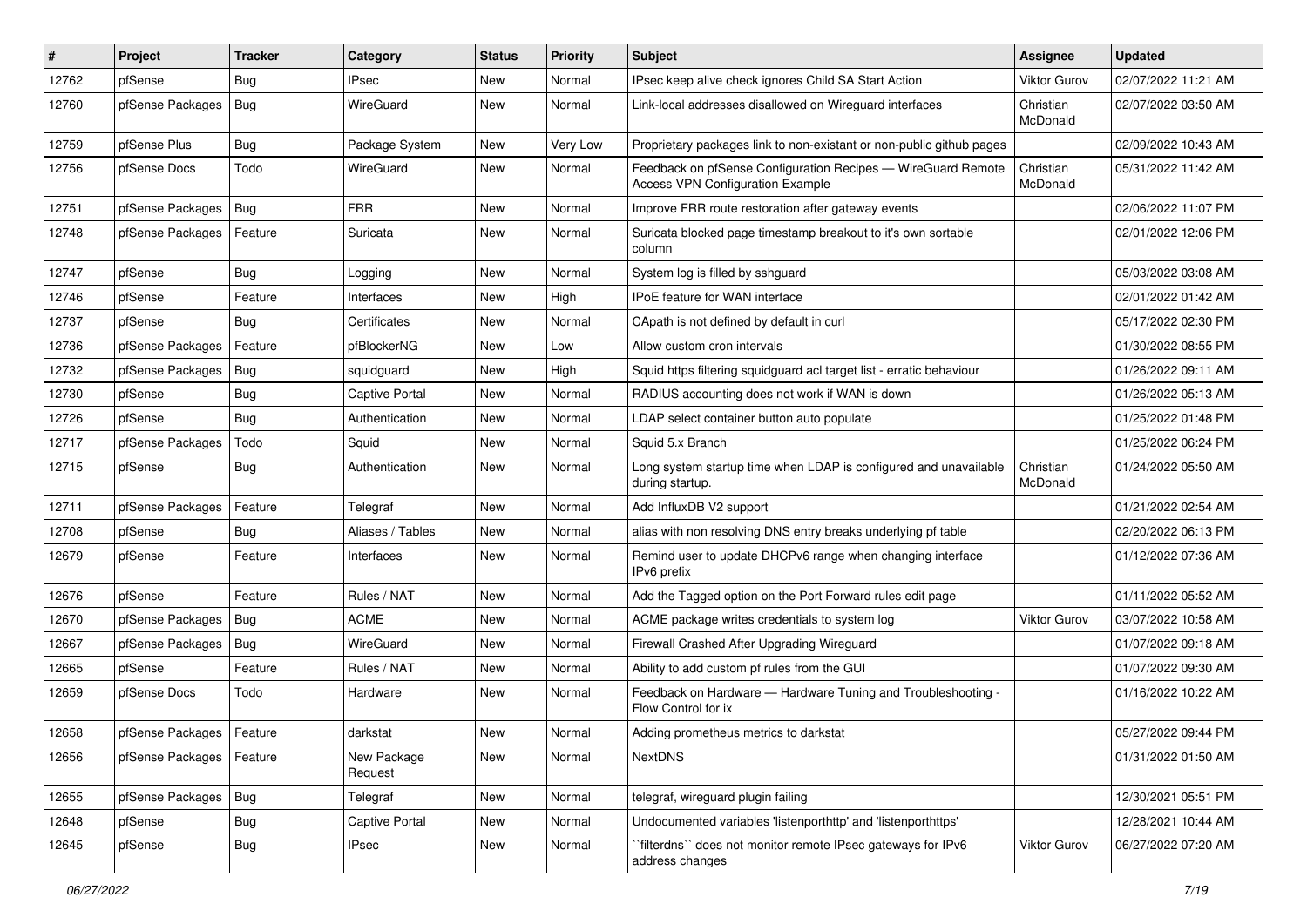| #     | Project          | <b>Tracker</b>     | Category               | <b>Status</b> | <b>Priority</b> | <b>Subject</b>                                                                                                         | Assignee              | <b>Updated</b>      |
|-------|------------------|--------------------|------------------------|---------------|-----------------|------------------------------------------------------------------------------------------------------------------------|-----------------------|---------------------|
| 12632 | pfSense          | <b>Bug</b>         | Gateways               | New           | High            | Assigning a /30 WAN IP address at the console does not save the<br>gateway correctly                                   |                       | 05/17/2022 02:28 PM |
| 12625 | pfSense          | Feature            | Logging                | New           | Normal          | Granular logging options for default firewall rules.                                                                   |                       | 12/21/2021 06:39 PM |
| 12623 | pfSense Packages | Bug                | <b>ACME</b>            | New           | Normal          | acme.sh package   DNS-ISPConfig settings                                                                               | <b>Viktor Gurov</b>   | 03/10/2022 03:42 PM |
| 12612 | pfSense          | <b>Bug</b>         | <b>DNS Resolver</b>    | New           | Normal          | DNS Resolver is restarted during every "rc.newwanip" event                                                             |                       | 06/03/2022 07:13 AM |
| 12608 | pfSense Packages | Bug                | WireGuard              | New           | High            | WireGuard tunnels monitored by dpinger causing system to stop<br>routing completely in certain situations              | Christian<br>McDonald | 12/16/2021 03:14 PM |
| 12607 | pfSense Plus     | Bug                | Hardware / Drivers     | New           | High            | Instability with Snort Inline with AWS Instances                                                                       |                       | 01/10/2022 09:03 PM |
| 12602 | pfSense          | Feature            | Dynamic DNS            | New           | Normal          | DHCPv6 should allow DDNS Client updates for hosts                                                                      |                       | 12/15/2021 11:00 AM |
| 12600 | pfSense          | Feature            | Aliases / Tables       | New           | Normal          | allow custom mask for a network alias created from a FQDN                                                              |                       | 12/15/2021 10:50 AM |
| 12597 | pfSense Docs     | <b>New Content</b> | Hardware               | New           | Normal          | How to reset IPMI settings and password for Netgate appliances                                                         |                       | 05/07/2022 12:33 PM |
| 12581 | pfSense          | Regression         | DHCP (IPv6)            | New           | Normal          | CARP IPv6 assigned address does not get advertised to endpoints<br>with RADV                                           |                       | 12/16/2021 02:34 PM |
| 12573 | pfSense Packages | Feature            | New Package<br>Request | New           | Normal          | Dashboard widget with external connection map                                                                          | aleksei<br>prokofiev  | 12/07/2021 07:38 AM |
| 12570 | pfSense Docs     | Correction         | General                | New           | Normal          | Active appliance list missing 6100                                                                                     |                       | 12/06/2021 11:41 AM |
| 12565 | pfSense Docs     | <b>New Content</b> | <b>OpenVPN</b>         | New           | Normal          | Document new "Duplicate Connection Limit" option on OpenVPN<br>server instances                                        | Jim Pingle            | 12/06/2021 08:07 AM |
| 12564 | pfSense          | Feature            | Aliases / Tables       | New           | Low             | add column to show that an Alias is in use by or not                                                                   |                       | 12/04/2021 07:25 PM |
| 12563 | pfSense          | <b>Bug</b>         | OpenVPN                | New           | Normal          | OpenVPN server doesn't support Framed-IPv6-Address RADIUS<br>attribute                                                 |                       | 12/03/2021 11:19 AM |
| 12553 | pfSense          | Feature            | Backup / Restore       | New           | Normal          | Auto Config Backup: Allow selecting multiple backups for deletion                                                      |                       | 02/22/2022 04:27 AM |
| 12552 | pfSense          | <b>Bug</b>         | OpenVPN                | New           | Normal          | "Pull DNS" option within OpenVPN client does not cause pfSense to<br>use DNS servers assigned by remote OpenVPN server |                       | 12/08/2021 08:45 AM |
| 12551 | pfSense          | Feature            | <b>DNS Resolver</b>    | New           | Low             | Add ability to set DNS resolver search domain list                                                                     |                       | 12/01/2021 11:18 AM |
| 12549 | pfSense          | Regression         | <b>IPsec</b>           | New           | Normal          | Per-user Mobile IPsec settings are not applied to connecting mobile<br>clients                                         | Jim Pingle            | 04/26/2022 07:50 AM |
| 12546 | pfSense Plus     | Feature            | Authentication         | New           | Normal          | Add 2FA Support to pfSense Plus Local Database Authentication                                                          |                       | 06/25/2022 05:30 PM |
| 12542 | pfSense          | <b>Bug</b>         | Virtual IP Addresses   | New           | Normal          | Cannot assign a same IPv6 Link-Local address to different<br>interfaces                                                |                       | 11/25/2021 01:41 AM |
| 12539 | pfSense          | <b>Bug</b>         | Interfaces             | New           | Low             | Changing VLAN ID for LAN interface in assignments silently fails.                                                      |                       | 11/23/2021 04:12 AM |
| 12538 | pfSense Packages | Bug                | PIMD                   | New           | Normal          | PIMD sub-interface bug                                                                                                 |                       | 11/20/2021 09:44 PM |
| 12535 | pfSense          | Documentation      | Routing                | New           | Normal          | Negate Rules function does not match the description                                                                   |                       | 11/19/2021 02:03 PM |
| 12534 | pfSense Plus     | Feature            | Hardware / Drivers     | New           | Normal          | Generate a ISO Image for Remote Restore of pfSense Plus on the<br>XG-1537 and 1541 units with IPMI                     |                       | 05/30/2022 10:28 AM |
| 12526 | pfSense Packages | Feature            | WireGuard              | New           | Normal          | WireGuard Widget                                                                                                       | Christian<br>McDonald | 11/17/2021 07:15 AM |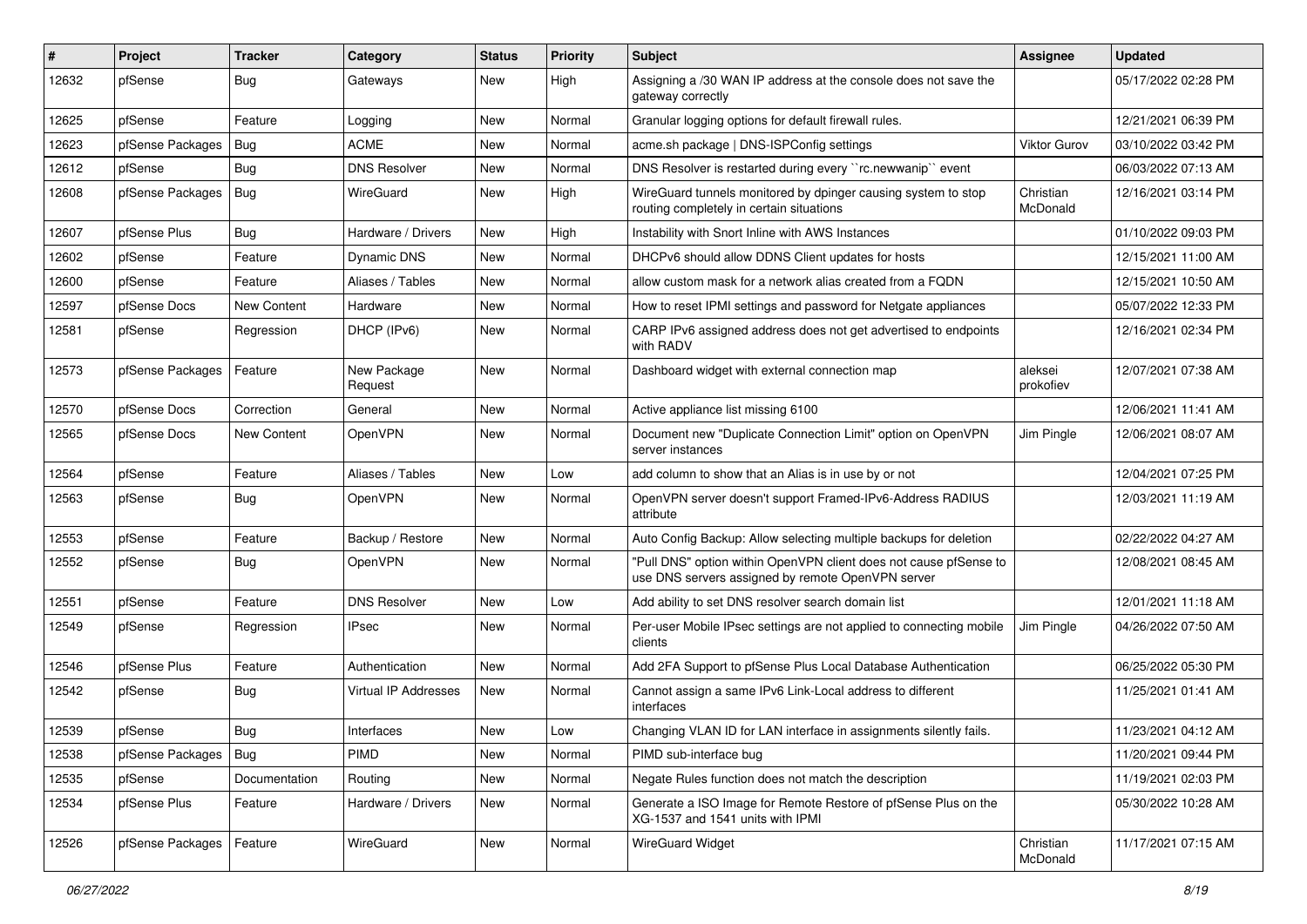| #     | Project          | <b>Tracker</b> | Category                    | <b>Status</b> | <b>Priority</b> | <b>Subject</b>                                                                                                                   | <b>Assignee</b>       | <b>Updated</b>      |
|-------|------------------|----------------|-----------------------------|---------------|-----------------|----------------------------------------------------------------------------------------------------------------------------------|-----------------------|---------------------|
| 12525 | pfSense Packages | Feature        | WireGuard                   | New           | Normal          | WireGuard Tunnel restore configuration                                                                                           | Christian<br>McDonald | 11/17/2021 07:15 AM |
| 12524 | pfSense Plus     | Feature        | <b>Operating System</b>     | New           | Normal          | OpenSSL QAT Engine                                                                                                               |                       | 04/10/2022 02:54 AM |
| 12522 | pfSense          | Feature        | OpenVPN                     | New           | Very Low        | More flexible Client-Specific Override options for controlling options<br>pushed to clients                                      |                       | 04/11/2022 03:11 PM |
| 12521 | pfSense          | Feature        | <b>Operating System</b>     | New           | Very Low        | Add the BBR2, QUIC, RACK Congestion Control (CC) protocols                                                                       |                       | 11/15/2021 07:40 AM |
| 12520 | pfSense Packages | Feature        | Squid                       | New           | High            | [Squid] - Allow or Deny Mappings from IP/Host/GeoIP sources                                                                      |                       | 11/12/2021 02:13 PM |
| 12519 | pfSense          | Bug            | Authentication              | <b>New</b>    | Normal          | Fail authentication using special character in password via the LDAP<br>connector                                                |                       | 11/12/2021 07:39 AM |
| 12513 | pfSense Packages | Feature        | WireGuard                   | New           | Normal          | WireGuard Utilization Status (Beyond Active Connection)                                                                          | Christian<br>McDonald | 12/22/2021 08:40 PM |
| 12509 | pfSense          | <b>Bug</b>     | OpenVPN                     | New           | Normal          | Deffered authentication does not work with auth-gen-token<br>external-auth or pusk "auth-token"                                  |                       | 11/08/2021 04:01 AM |
| 12508 | pfSense          | Bug            | <b>DHCP Relay</b>           | New           | Normal          | DHCP Relay over VPN                                                                                                              |                       | 11/06/2021 11:25 AM |
| 12504 | pfSense          | <b>Bug</b>     | Interfaces                  | <b>New</b>    | Normal          | BCM57412 NetXtreme-E 10Gb RDMA Ethernet controller issue                                                                         |                       | 11/05/2021 04:51 AM |
| 12502 | pfSense Packages | Feature        | syslog-ng                   | <b>New</b>    | Normal          | Syslog-ng Configuration Library (scl) missing                                                                                    |                       | 11/02/2021 06:06 PM |
| 12491 | pfSense Packages | Feature        | squidguard                  | New           | Normal          | squidguard: allow multiple regex                                                                                                 |                       | 10/28/2021 03:30 PM |
| 12483 | pfSense          | <b>Bug</b>     | Configuration<br>Backend    | <b>New</b>    | Normal          | GUI creates inconsistent config.xml                                                                                              |                       | 10/23/2021 06:48 AM |
| 12473 | pfSense          | Feature        | IPsec                       | New           | Normal          | Allow user adjustment of IPsec Keep Alive periodic checks                                                                        |                       | 12/22/2021 05:59 AM |
| 12467 | pfSense          | Bug            | Captive Portal              | New           | Normal          | CP error on client disconnect after reboot                                                                                       |                       | 10/17/2021 05:35 AM |
| 12466 | pfSense          | Feature        | OpenVPN                     | New           | Very Low        | Option to Disable Renegotiation timer in OpenVPN Server                                                                          |                       | 06/27/2022 07:22 AM |
| 12465 | pfSense Packages | Feature        | haproxy                     | New           | Normal          | Add forwardfor advanced usecases                                                                                                 |                       | 10/16/2021 07:35 PM |
| 12461 | pfSense Docs     | Todo           | Hardware                    | New           | Normal          | Improve macOS Serial Command Instructions                                                                                        |                       | 10/15/2021 03:47 PM |
| 12459 | pfSense          | Todo           | <b>Virtual IP Addresses</b> | New           | Normal          | Add IP Alias subnet input validation                                                                                             |                       | 10/15/2021 09:35 AM |
| 12458 | pfSense          | Feature        | Authentication              | New           | Normal          | Use "unixHomeDirectory" instead of "homeDirectory" when LDAP<br>authentication server is Active Directory                        |                       | 10/15/2021 08:18 AM |
| 12457 | pfSense Docs     | Todo           | Packages                    | New           | Very Low        | Add UPS Configuration Recipes for apcupsd and nut UPS Packages<br>with Common Brand Units                                        |                       | 10/18/2021 08:37 AM |
| 12451 | pfSense          | <b>Bug</b>     | <b>Virtual IP Addresses</b> | New           | Normal          | deleteVIP() does not check RFC2136 Update Source                                                                                 |                       | 10/13/2021 10:06 AM |
| 12444 | pfSense Packages | <b>Bug</b>     | ntop                        | New           | Normal          | ntopng throws errors when viewing single host                                                                                    |                       | 10/11/2021 12:39 PM |
| 12436 | pfSense          | <b>Bug</b>     | <b>PPPoE Server</b>         | New           | Normal          | Pppoe server config gui does not allow setting of chap<br>authentication, and sets the network start address for allocation to 0 |                       | 10/21/2021 08:15 AM |
| 12427 | pfSense Packages | Todo           | haproxy                     | <b>New</b>    | Normal          | ha-proxy: action order in the GUI is not keeped in the resulting<br>ha-proxy configuration                                       |                       | 10/06/2021 07:02 AM |
| 12421 | pfSense          | Bug            | Rules / NAT                 | New           | Normal          | IPV6 limiter bug                                                                                                                 |                       | 10/02/2021 08:44 AM |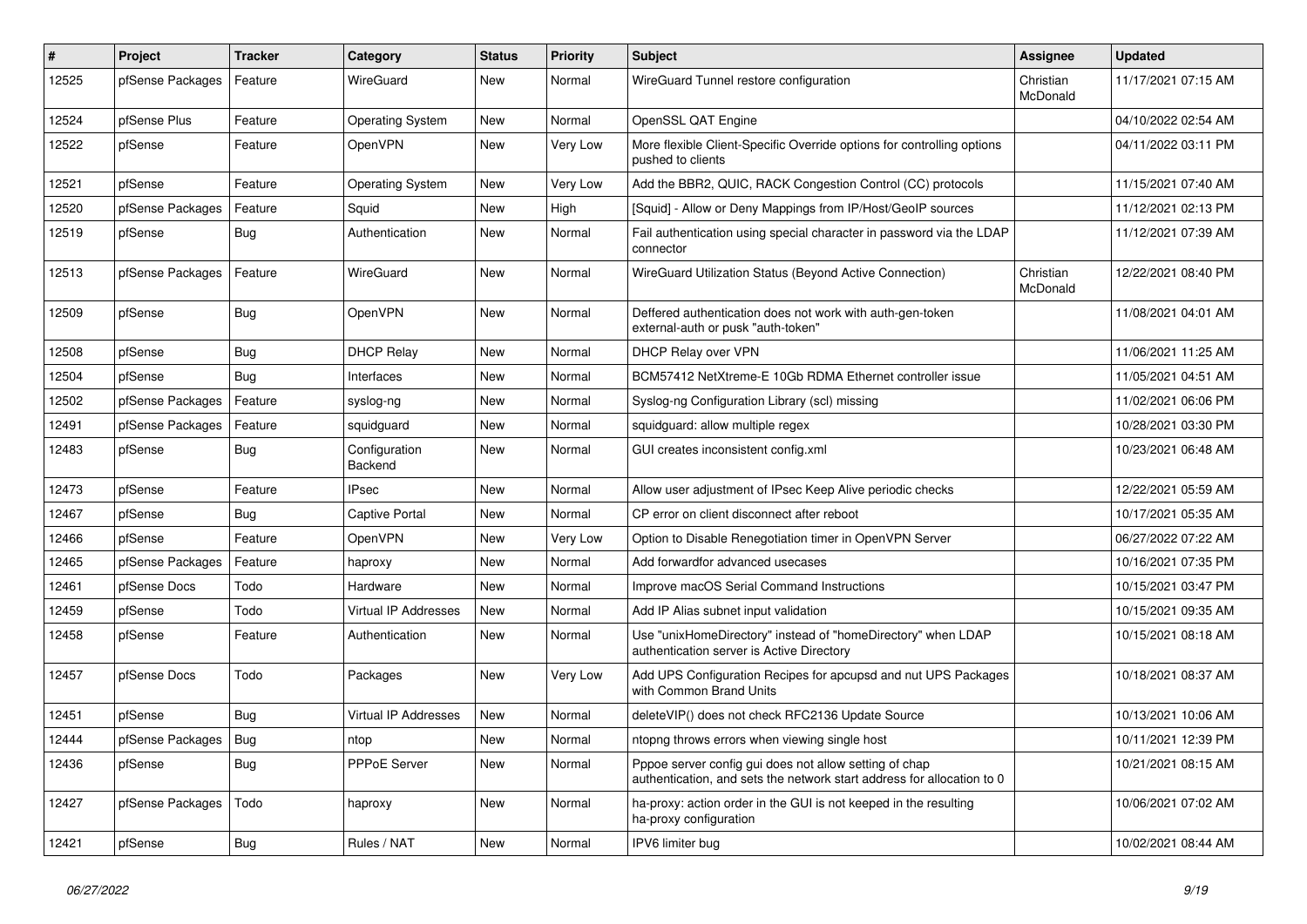| #     | <b>Project</b>         | <b>Tracker</b> | Category                 | <b>Status</b> | <b>Priority</b> | <b>Subject</b>                                                                                                  | Assignee            | <b>Updated</b>      |
|-------|------------------------|----------------|--------------------------|---------------|-----------------|-----------------------------------------------------------------------------------------------------------------|---------------------|---------------------|
| 12411 | pfSense Docs           | Todo           | <b>High Availability</b> | New           | Normal          | Feedback on High Availability - pfSense XML-RPC Config Sync<br>Overview                                         |                     | 09/29/2021 10:39 AM |
| 12402 | pfSense Docs           | Todo           | Configuration            | New           | Normal          | Feedback on Configuration - Advanced Configuration Options -<br><b>Notifications</b>                            |                     | 09/24/2021 12:46 AM |
| 12401 | pfSense                | Bug            | <b>Traffic Graphs</b>    | New           | Normal          | Traffic graphs with untagged and tagged VLAN on same interface                                                  |                     | 09/23/2021 09:18 PM |
| 12400 | pfSense Docs           | Correction     | <b>NAT</b>               | New           | Normal          | NAT 1:1 documentation - multi-wan information                                                                   |                     | 03/13/2022 12:53 PM |
| 12395 | pfSense Docs           | Todo           | Packages                 | New           | Normal          | Feedback on Packages - FRR Package - Border Gateway<br>Protocol - BGP Required Information                      |                     | 09/21/2021 04:32 PM |
| 12393 | pfSense                | Bug            | Traffic Shaper (ALTQ)    | New           | Low             | Priority of gOthersLow higher than default queues                                                               |                     | 09/21/2021 02:48 PM |
| 12382 | pfSense                | Regression     | OpenVPN                  | New           | Normal          | Certificate Depth checking creates OpenVPN micro-outages every<br>time a user authenticates after 2.5.2 upgrade |                     | 01/17/2022 04:17 AM |
| 12370 | pfSense                | Feature        | Rules / NAT              | New           | Low             | Add limiters to Queue column on firewall rule list                                                              |                     | 09/14/2021 07:37 AM |
| 12369 | pfSense Packages       | Feature        | Mail report              | New           | Low             | Skip If No Content issue                                                                                        |                     | 09/14/2021 06:40 AM |
| 12367 | pfSense                | Todo           | Installer                | New           | Normal          | ZFS: Do not show memstick disk on target list                                                                   |                     | 09/13/2021 07:37 AM |
| 12358 | pfSense Packages       | Feature        | pfBlockerNG              | New           | Normal          | IP List Copy/Import/Export                                                                                      |                     | 09/09/2021 01:56 PM |
| 12357 | pfSense                | Bug            | <b>Captive Portal</b>    | New           | Normal          | Captive Portal popup Logout button loads full login page in popup<br>when clicked                               |                     | 10/27/2021 12:10 PM |
| 12343 | pfSense                | Feature        | Diagnostics              | <b>New</b>    | Low             | Real time traffic monitoring                                                                                    |                     | 09/06/2021 01:26 PM |
| 12338 | pfSense Packages       | <b>Bug</b>     | <b>RRD Summary</b>       | New           | Normal          | RRD Summary does not report data on 3100                                                                        |                     | 04/15/2022 02:54 PM |
| 12335 | pfSense                | Bug            | <b>IPsec</b>             | New           | Normal          | IPsec DNS inefficiency                                                                                          | Jim Pingle          | 04/26/2022 07:50 AM |
| 12329 | pfSense Packages       | Feature        | Avahi                    | New           | Normal          | Add optional floating firewall rules for IPv4 and IPv6                                                          |                     | 02/09/2022 04:43 PM |
| 12308 | pfSense Packages       | Feature        | New Package<br>Request   | New           | Normal          | Dynamicaly Update Firewall Aliases from OpenVPN LDAP Group<br>membership of the connected user                  |                     | 08/27/2021 12:51 AM |
| 12300 | pfSense                | Feature        | Hardware / Drivers       | New           | Normal          | Add Aquantia Atlantic driver to pfsense                                                                         |                     | 09/14/2021 06:49 AM |
| 12286 | pfSense Packages       | <b>Bug</b>     | FreeRADIUS               | New           | Normal          | Add support for ntlm_auth in LDAP                                                                               |                     | 08/20/2021 08:27 AM |
| 12283 | pfSense                | Bug            | Authentication           | New           | Normal          | LDAP/RADIUS authentication servers configuration does not allow<br>source IP address to be specified            |                     | 08/20/2021 01:15 AM |
| 12281 | pfSense Packages       | Feature        | Nut                      | New           | Normal          | Add support for Telegram/Pushover notifications                                                                 | <b>Viktor Gurov</b> | 01/24/2022 07:25 AM |
| 12268 | pfSense Docs           | Todo           | <b>Firewall Rules</b>    | New           | Normal          | Feedback on Firewall - Aliases                                                                                  |                     | 08/17/2021 12:55 AM |
| 12260 | pfSense Packages   Bug |                | ntop                     | New           | Normal          | Update popup and version missmatch?                                                                             |                     | 01/08/2022 05:53 AM |
| 12259 | pfSense                | <b>Bug</b>     | <b>Operating System</b>  | New           | Normal          | Intel em NICs Suffering Performance Degradation on FreeBSD12                                                    |                     | 02/25/2022 09:28 PM |
| 12249 | pfSense                | Bug            | Backup / Restore         | New           | Normal          | HAProxy causing failed ACB backups                                                                              |                     | 11/15/2021 11:58 PM |
| 12248 | pfSense                | Feature        | Package System           | New           | Low             | Package Update Availability Notification                                                                        |                     | 11/28/2021 10:02 AM |
| 12243 | pfSense                | Todo           | Package System           | New           | Normal          | Implement "plugin_interfaces()"                                                                                 |                     | 02/07/2022 03:50 AM |
| 12237 | pfSense Docs           | Todo           | Hardware                 | New           | Normal          | Feedback on Hardware - Hardware Tuning and Troubleshooting                                                      |                     | 08/10/2021 03:13 AM |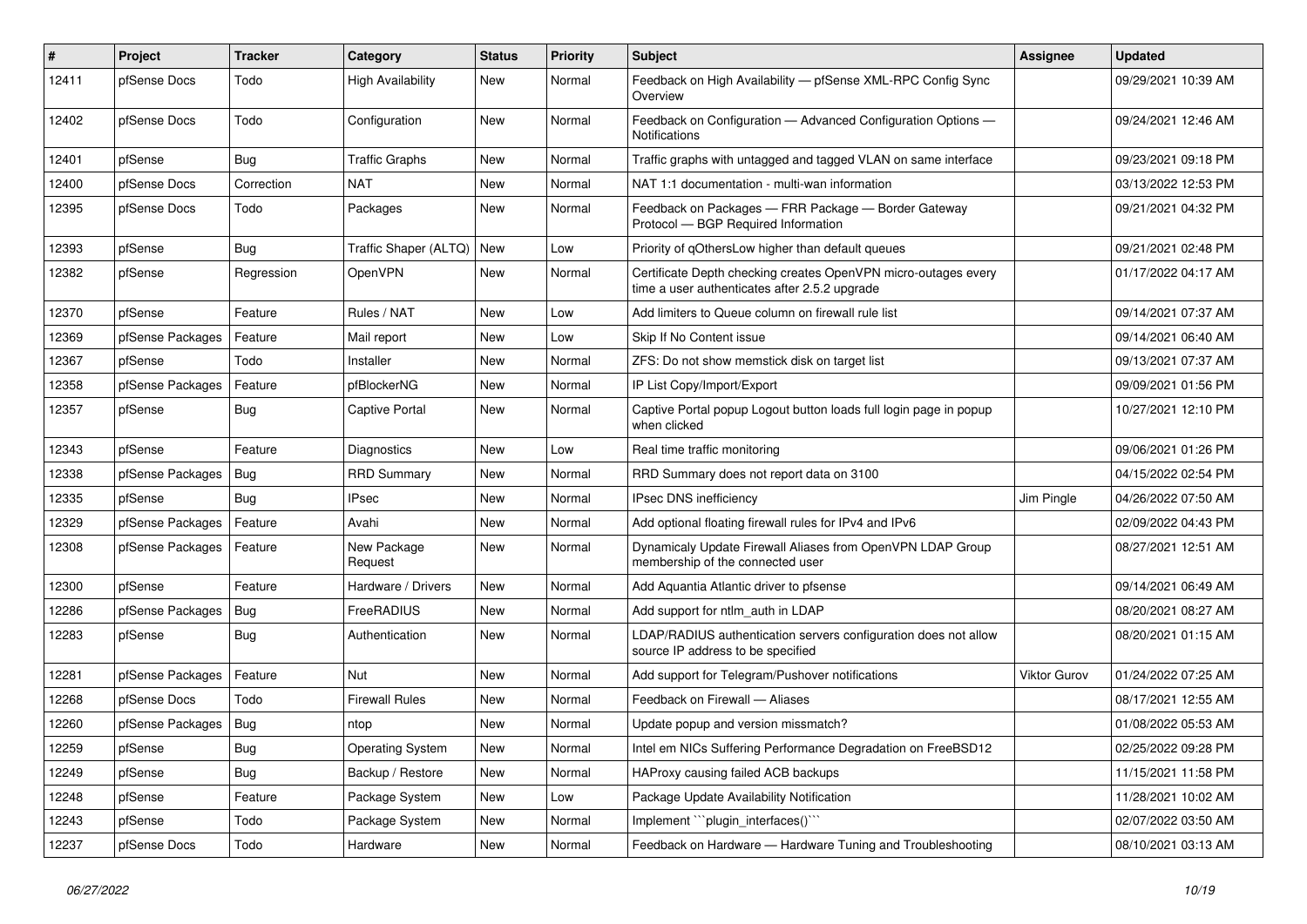| #     | Project                | <b>Tracker</b> | Category                 | <b>Status</b> | <b>Priority</b> | <b>Subject</b>                                                                                | <b>Assignee</b> | <b>Updated</b>      |
|-------|------------------------|----------------|--------------------------|---------------|-----------------|-----------------------------------------------------------------------------------------------|-----------------|---------------------|
| 12214 | pfSense Docs           | Todo           | General                  | New           | Low             | Connect to WebGui.                                                                            |                 | 08/05/2021 04:39 AM |
| 12190 | pfSense                | Feature        | Rules / NAT              | <b>New</b>    | Normal          | Add ability to reference ipv6 prefix in firewall rules and aliases                            |                 | 08/05/2021 01:47 PM |
| 12188 | pfSense Packages   Bug |                | OpenVPN Client<br>Export | New           | Normal          | client export breaks multi remote configurations                                              |                 | 10/02/2021 05:58 PM |
| 12183 | pfSense                | Regression     | Interfaces               | <b>New</b>    | Low             | Changing MAC address for PPP parent interface stopped working                                 |                 | 04/20/2022 04:16 PM |
| 12179 | pfSense Packages       | Feature        | qemu-guest-agent         | New           | Normal          | QEMU package                                                                                  |                 | 07/30/2021 08:02 AM |
| 12178 | pfSense Packages   Bug |                | WireGuard                | New           | Low             | WireGuard always shows 'Configuring WireGuard tunnelsdone.'<br>message on boot                |                 | 07/30/2021 06:58 AM |
| 12162 | pfSense Docs           | Todo           | Products                 | New           | Normal          | Add "usb reset" as possible solution for non-booting flash drives on<br>the SG-1100           |                 | 10/07/2021 02:19 PM |
| 12139 | pfSense                | Feature        | <b>DNS Forwarder</b>     | New           | Normal          | Add support in for specifying a DNSMASQ configuration file                                    |                 | 07/16/2021 09:45 PM |
| 12130 | pfSense Packages       | Bug            | Zeek                     | New           | Normal          | Zeek fails to start                                                                           |                 | 07/15/2021 02:00 AM |
| 12126 | pfSense Packages       | <b>Bug</b>     | FreeRADIUS               | <b>New</b>    | Normal          | freeradius3 0.15.7 31                                                                         |                 | 10/11/2021 08:21 AM |
| 12122 | pfSense                | Bug            | Web Interface            | New           | Normal          | Perform greedy actions asychronously                                                          |                 | 07/10/2021 01:10 PM |
| 12121 | pfSense                | Feature        | OpenVPN                  | New           | Normal          | Wider "local network(s)" fields in OpenVPN server configuration                               |                 | 07/19/2021 07:37 AM |
| 12120 | pfSense                | Feature        | <b>DHCP Relay</b>        | New           | Normal          | Permit several sets of destination DHCP servers in DHCP relay                                 |                 | 07/11/2021 05:41 PM |
| 12098 | pfSense Docs           | Correction     | Configuration            | New           | Normal          | Feedback on pfSense Configuration Recipes - Accessing a<br>CPE/Modem from Inside the Firewall |                 | 07/02/2021 02:30 AM |
| 12097 | pfSense Packages       | Feature        | pfBlockerNG              | New           | Normal          | Add dnsbl and geoip logs to system log                                                        |                 | 07/06/2021 01:25 PM |
| 12095 | pfSense                | Bug            | Authentication           | New           | Normal          | Memory leak in pcscd                                                                          |                 | 06/01/2022 01:01 PM |
| 12091 | pfSense                | Feature        | Authentication           | New           | Normal          | RFE: Add support for sssd authentication                                                      |                 | 12/10/2021 04:55 PM |
| 12084 | pfSense Packages       | Bug            | <b>FRR</b>               | New           | Normal          | libfrr.so.0 error on SG-1100                                                                  |                 | 06/26/2021 08:22 AM |
| 12079 | pfSense                | <b>Bug</b>     | <b>IGMP Proxy</b>        | New           | Normal          | IGMPProxy: kernel panic, Sleeping thread owns a non-sleepable<br>lock                         | Mateusz Guzik   | 05/10/2022 03:14 PM |
| 12077 | pfSense                | Feature        | Gateways                 | New           | Normal          | Allow stick-connections per gateway group                                                     |                 | 06/24/2021 08:45 AM |
| 12070 | pfSense                | <b>Bug</b>     | DHCP (IPv4)              | <b>New</b>    | Low             | VLAN0 for WAN DHCP                                                                            |                 | 12/23/2021 04:31 PM |
| 12067 | pfSense                | Bug            | DHCP (IPv4)              | New           | Very Low        | <b>DHCP Monitoring Statistics Error</b>                                                       |                 | 06/21/2021 08:39 AM |
| 12066 | pfSense                | Feature        | <b>Operating System</b>  | New           | Very Low        | Include man and man pages for all core programs and packages                                  |                 | 06/21/2021 07:44 AM |
| 12063 | pfSense Docs           | Todo           | Dynamic DNS              | New           | Normal          | Feedback on Services - Dynamic DNS - Configuring RFC 2136<br>Dynamic DNS updates              |                 | 06/18/2021 06:24 PM |
| 12056 | pfSense                | Bug            | Logging                  | New           | Normal          | Filterlog says "Unknown Option %u"                                                            |                 | 06/18/2021 05:51 AM |
| 12033 | pfSense Packages       | <b>Bug</b>     | pfBlockerNG              | New           | Normal          | maxmindb and _sqlite3 modules not found                                                       |                 | 10/01/2021 04:42 AM |
| 12025 | pfSense                | Todo           | Web Interface            | New           | Very Low        | Add 1:1 Validation to Notify Someone They are 1:1 NAT'ing an<br>Interface Address             |                 | 06/11/2021 10:05 AM |
| 12013 | pfSense                | Bug            | Logging                  | New           | Low             | Reading log data is inefficient in certain cases                                              |                 | 06/08/2021 07:35 AM |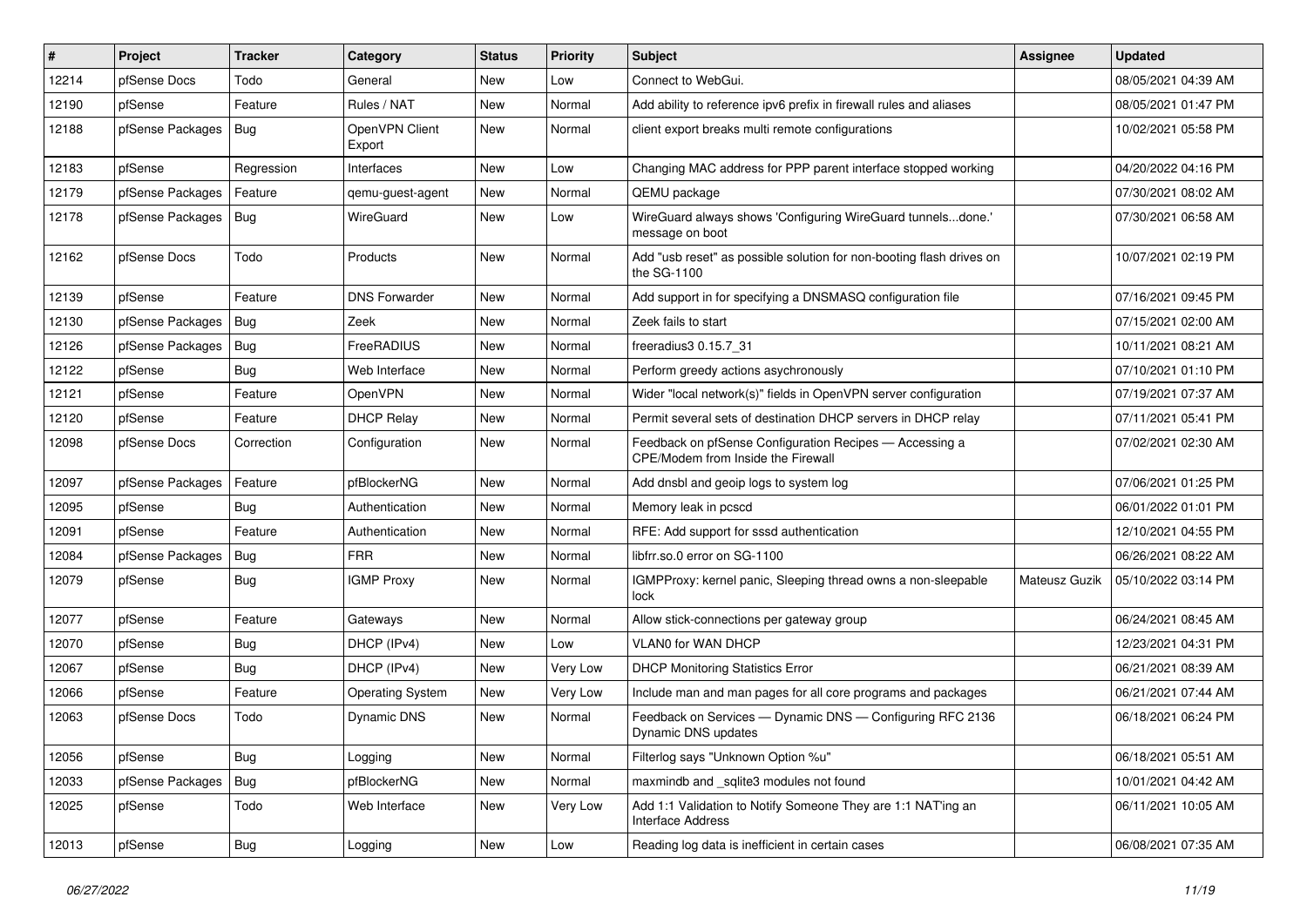| #     | Project                    | <b>Tracker</b> | Category                    | <b>Status</b> | <b>Priority</b> | Subject                                                                                        | <b>Assignee</b> | <b>Updated</b>      |
|-------|----------------------------|----------------|-----------------------------|---------------|-----------------|------------------------------------------------------------------------------------------------|-----------------|---------------------|
| 12009 | pfSense Packages           | Bug            | Zabbix                      | New           | Normal          | Zabbix Agent starts twice by /etc/rc.start packages                                            |                 | 06/08/2021 01:35 AM |
| 11997 | pfSense Packages   Bug     |                | <b>IPsec Profile Wizard</b> | <b>New</b>    | Normal          | Add Support for Android Strongswan Profiles in the Profile Wizard                              | Jim Pingle      | 07/10/2021 07:51 PM |
| 11974 | pfSense                    | Feature        | <b>XMLRPC</b>               | New           | Normal          | XMLRPC synchronization for igmmproxy settings                                                  |                 | 05/29/2021 03:58 PM |
| 11970 | pfSense Packages           | <b>Bug</b>     | Coreboot                    | New           | Normal          | Netgate Firmware Upgrade Doesn't Work on XG-2758                                               |                 | 04/21/2022 12:39 PM |
| 11963 | pfSense Packages           | Feature        | <b>FRR</b>                  | New           | Normal          | Dynamically change OSPF interface costs on selected interfaces on<br>CARP event                |                 | 05/26/2021 04:13 AM |
| 11956 | pfSense                    | Feature        | Web Interface               | New           | Normal          | "add" button in the top of pages with many user-added items                                    |                 | 07/10/2021 01:01 PM |
| 11954 | pfSense                    | Feature        | <b>IGMP Proxy</b>           | <b>New</b>    | Normal          | <b>Multicast limits</b>                                                                        |                 | 05/25/2021 12:36 AM |
| 11953 | pfSense                    | <b>Bug</b>     | <b>IGMP Proxy</b>           | New           | Normal          | XG-1541 crashes when igmpproxy is enabled and network<br>interfaces status change              |                 | 05/24/2021 04:55 PM |
| 11944 | pfSense Docs               | Todo           | Packages                    | <b>New</b>    | Normal          | Feedback on Packages - FRR Package - Bidirectional<br><b>Forwarding Detection</b>              |                 | 05/21/2021 12:57 AM |
| 11931 | pfSense Packages   Feature |                | <b>ACME</b>                 | New           | Normal          | Add support for validating a domain's ownership via Google Cloud<br>Cloud DNS                  |                 | 02/15/2022 03:18 AM |
| 11925 | pfSense                    | <b>Bug</b>     | OpenVPN                     | New           | Normal          | Calling-Station-Id always set to WAN IP                                                        |                 | 05/14/2021 09:27 AM |
| 11921 | pfSense                    | Feature        | <b>DNS Resolver</b>         | <b>New</b>    | Very Low        | Feature Request: Compile unbound with EDNS Client Subnet (ECS)<br>module (--enable-subnet)     |                 | 05/14/2021 07:29 AM |
| 11920 | pfSense Plus               | Feature        | Authentication              | New           | Normal          | SAML Authentication for pfSense (VPN and webConfigurator)                                      |                 | 05/14/2021 12:56 AM |
| 11898 | pfSense Packages           | <b>Bug</b>     | apcupsd                     | <b>New</b>    | Normal          | PHP error from apcupsd dashboard widget                                                        |                 | 05/07/2021 09:12 AM |
| 11890 | pfSense Packages           | Feature        | New Package<br>Request      | New           | Normal          | Browser-based "clientless" VPN                                                                 |                 | 05/05/2021 07:26 AM |
| 11876 | pfSense                    | Feature        | Hardware / Drivers          | New           | Normal          | OpenSSL does not use QAT acceleration on pfSense Plus<br>21.02-RELEASE-p1 or 21.05-DEVELOPMENT |                 | 05/03/2021 08:02 AM |
| 11872 | pfSense                    | <b>Bug</b>     | Interfaces                  | <b>New</b>    | Normal          | gif interfaces reporting incorrect traffic counters                                            |                 | 12/30/2021 04:00 AM |
| 11871 | pfSense Docs               | Correction     | Products                    | New           | Normal          | SG-2100 must be manually power cycled after installation                                       |                 | 10/07/2021 02:19 PM |
| 11856 | pfSense                    | Feature        | Diagnostics                 | New           | Normal          | Replace/add Alias or DNS names for known LAN addresses in the<br>State table                   |                 | 04/27/2021 08:01 AM |
| 11848 | pfSense Packages           | <b>Bug</b>     | Squid                       | New           | Normal          | Issue with squid cache download speed                                                          |                 | 04/23/2021 09:30 PM |
| 11841 | pfSense Packages           | Bug            | <b>FRR</b>                  | New           | Normal          | FRR access lists default bahavior changed to permit by default                                 |                 | 04/22/2021 09:52 AM |
| 11837 | pfSense Packages           | Feature        | <b>FRR</b>                  | New           | Low             | Increase field length of FRR Networks in Access Lists and Prefix<br>Lists                      |                 | 04/22/2021 07:10 AM |
| 11835 | pfSense Packages   Bug     |                | <b>FRR</b>                  | New           | Normal          | FRR OSPF redistributed connected routes disappearing                                           |                 | 04/22/2021 07:11 AM |
| 11827 | pfSense Packages           | Feature        | ACME                        | New           | Normal          | Please include acme deploy folder/scripts                                                      |                 | 03/06/2022 04:31 AM |
| 11826 | pfSense Packages           | Feature        | ACME                        | New           | Normal          | Preserve acme SAN Method parameters for new cert creations                                     |                 | 04/20/2021 02:02 PM |
| 11823 | pfSense Packages           | Feature        | <b>FRR</b>                  | New           | Normal          | Route handling enhancements                                                                    |                 | 04/19/2021 06:23 PM |
| 11802 | pfSense Packages   Bug     |                | FreeRADIUS                  | New           | Normal          | FreeRADIUS sync                                                                                |                 | 05/10/2021 04:18 AM |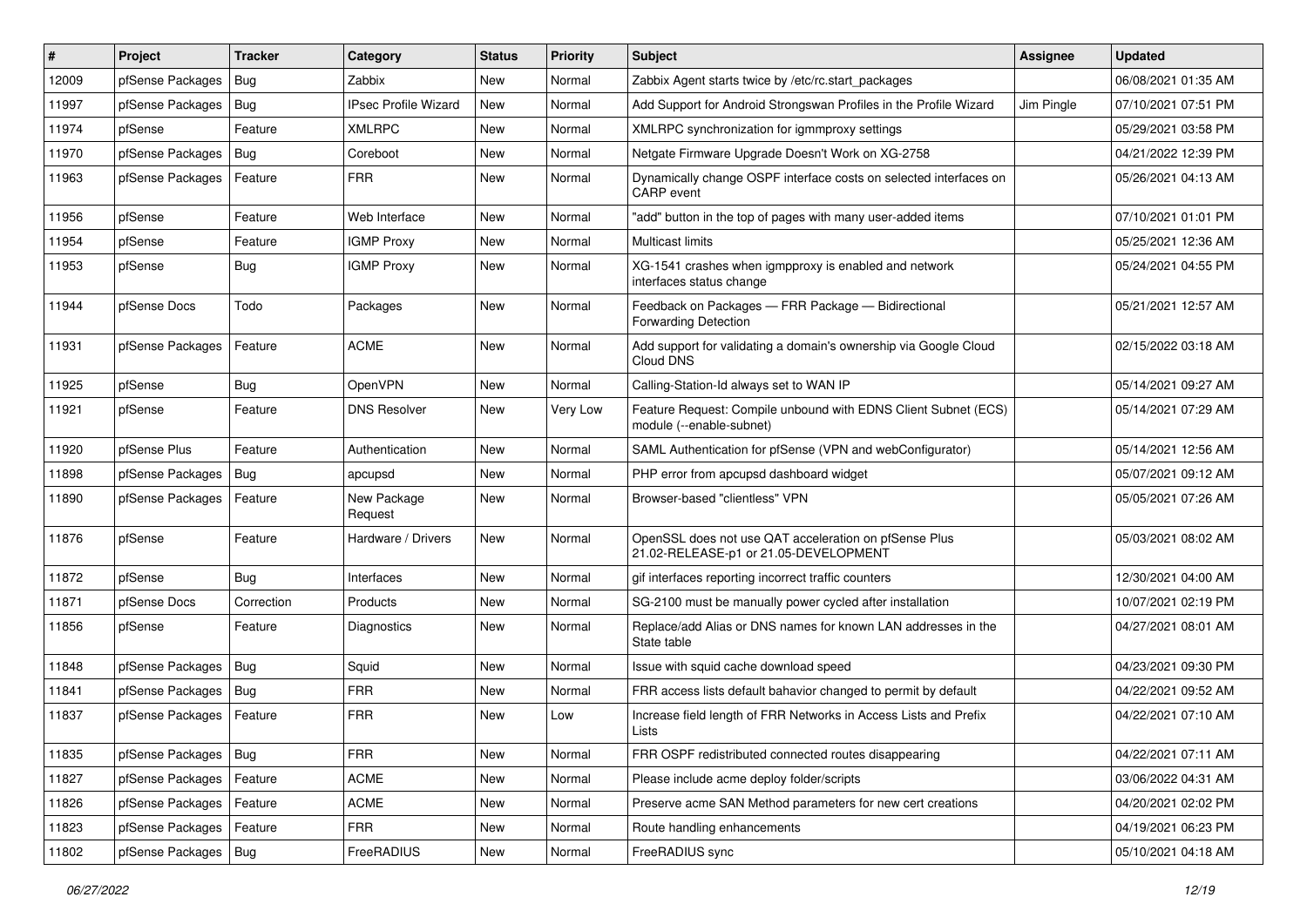| $\vert$ # | <b>Project</b>   | <b>Tracker</b> | Category                     | <b>Status</b> | Priority  | <b>Subject</b>                                                                                           | Assignee      | <b>Updated</b>      |
|-----------|------------------|----------------|------------------------------|---------------|-----------|----------------------------------------------------------------------------------------------------------|---------------|---------------------|
| 11797     | pfSense Packages | Bug            | <b>Status Traffic Totals</b> | New           | Normal    | Traffic Totals lost upon reboot when using a ramdisk for /var and<br>/tmp                                | John Cornwell | 04/10/2021 06:27 PM |
| 11786     | pfSense          | <b>Bug</b>     | <b>Services</b>              | New           | Normal    | SSH incomplete setup and startup fail while recovering XML backup<br>in a fresh install of pfSense 2.5.0 |               | 04/17/2021 01:36 PM |
| 11784     | pfSense Packages | Feature        | squidguard                   | New           | Normal    | squidquard auto update blacklist option                                                                  |               | 04/06/2021 01:53 AM |
| 11780     | pfSense Packages | <b>Bug</b>     | Suricata                     | New           | Very High | Suricata package fails to prune suricata.log                                                             |               | 08/06/2021 07:18 AM |
| 11778     | pfSense          | Bug            | OpenVPN                      | New           | Normal    | OpenVPN uses 100% CPU after experiencing packet loss                                                     |               | 02/28/2022 07:38 AM |
| 11777     | pfSense Packages | <b>Bug</b>     | Unbound                      | New           | Very Low  | Input validation prevents DNS Resolver from being disabled                                               |               | 04/05/2021 05:51 PM |
| 11772     | pfSense Plus     | Feature        | Multi-WAN                    | New           | Normal    | Layer 2 Tunnel Bonding Capability                                                                        |               | 06/05/2021 03:27 PM |
| 11770     | pfSense Plus     | <b>Bug</b>     | Hardware / Drivers           | New           | Normal    | Pantech UML295 USB Modem No Longer Functional                                                            |               | 04/01/2021 11:28 AM |
| 11763     | pfSense Packages | <b>Bug</b>     | Status Monitoring            | New           | Normal    | Traffic graphs refresh issue                                                                             |               | 05/03/2021 09:44 AM |
| 11761     | pfSense          | <b>Bug</b>     | L <sub>2</sub> TP            | New           | Normal    | L2TP/IPsec VPN : PPP LCP negotiation occurs before user<br>authentication                                |               | 03/31/2021 04:52 AM |
| 11759     | pfSense          | Bug            | Dashboard                    | New           | Normal    | Traffic graphs on dashboard double upload on pppoe links                                                 |               | 12/30/2021 04:00 AM |
| 11757     | pfSense          | Feature        | <b>XMLRPC</b>                | New           | Normal    | Allow XMLRPC sync to bypass default auth server in favor of local<br>database                            |               | 03/30/2021 03:18 PM |
| 11749     | pfSense Packages | Feature        | pfBlockerNG                  | New           | Normal    | Option to disable NAT rule creation                                                                      |               | 04/06/2021 11:45 PM |
| 11742     | pfSense Packages | <b>Bug</b>     | Suricata                     | New           | Normal    | Blocking / Unblocking is not working correctly.                                                          |               | 09/01/2021 11:08 AM |
| 11739     | pfSense Docs     | New Content    | High Availability            | New           | Normal    | Manual Outbound NAT rules in HA setup                                                                    |               | 07/09/2021 08:26 AM |
| 11732     | pfSense Plus     | Feature        | Hardware / Drivers           | New           | Normal    | Add VXLAN Support to pfSense Plus                                                                        |               | 03/15/2022 02:35 AM |
| 11731     | pfSense          | <b>Bug</b>     | Hardware / Drivers           | New           | Normal    | Missing support for Realtek USB NICs                                                                     |               | 03/30/2021 04:32 AM |
| 11730     | pfSense          | <b>Bug</b>     | Web Interface                | New           | Normal    | Improve visibility of option selections in dark themes                                                   |               | 03/25/2021 09:38 PM |
| 11724     | pfSense          | Bug            | Package System               | New           | Normal    | Packages unexpectedly removed when changing update branches                                              |               | 03/29/2021 08:09 AM |
| 11717     | pfSense          | <b>Bug</b>     | Rules / NAT                  | New           | Normal    | Incorrect port forwarding rules if Destination port alias is not equal to<br>Redirect target port alias  |               | 03/22/2021 06:06 AM |
| 11715     | pfSense          | Bug            | <b>OpenVPN</b>               | New           | Normal    | OpenVPN MTU                                                                                              |               | 03/22/2021 01:35 AM |
| 11714     | pfSense Docs     | New Content    | High Availability            | New           | Normal    | Feedback on Troubleshooting - Troubleshooting High Availability<br><b>DHCP Failover</b>                  |               | 03/21/2021 05:58 PM |
| 11703     | pfSense Packages | Feature        | <b>FRR</b>                   | New           | Normal    | add Krill and Routinator support BGP RPKI                                                                |               | 03/18/2021 07:47 PM |
| 11666     | pfSense          | <b>Bug</b>     | Logging                      | New           | Normal    | GUI Firewall log search not parsing filter.log beyond hard coded limit                                   |               | 03/12/2021 11:38 AM |
| 11657     | pfSense          | Bug            | Interfaces                   | New           | Normal    | netmap_ring_reinit error                                                                                 |               | 03/18/2021 10:32 PM |
| 11650     | pfSense Packages | Bug            | <b>FRR</b>                   | New           | Very Low  | FRR configuration broken on restore of manually edited FRR config<br>sections                            |               | 03/10/2021 08:50 AM |
| 11648     | pfSense Docs     | Todo           | Packages                     | New           | Normal    | Feedback on Packages - AWS VPC Wizard - pfSense Plus<br><b>Configuration Details</b>                     |               | 03/10/2021 06:30 AM |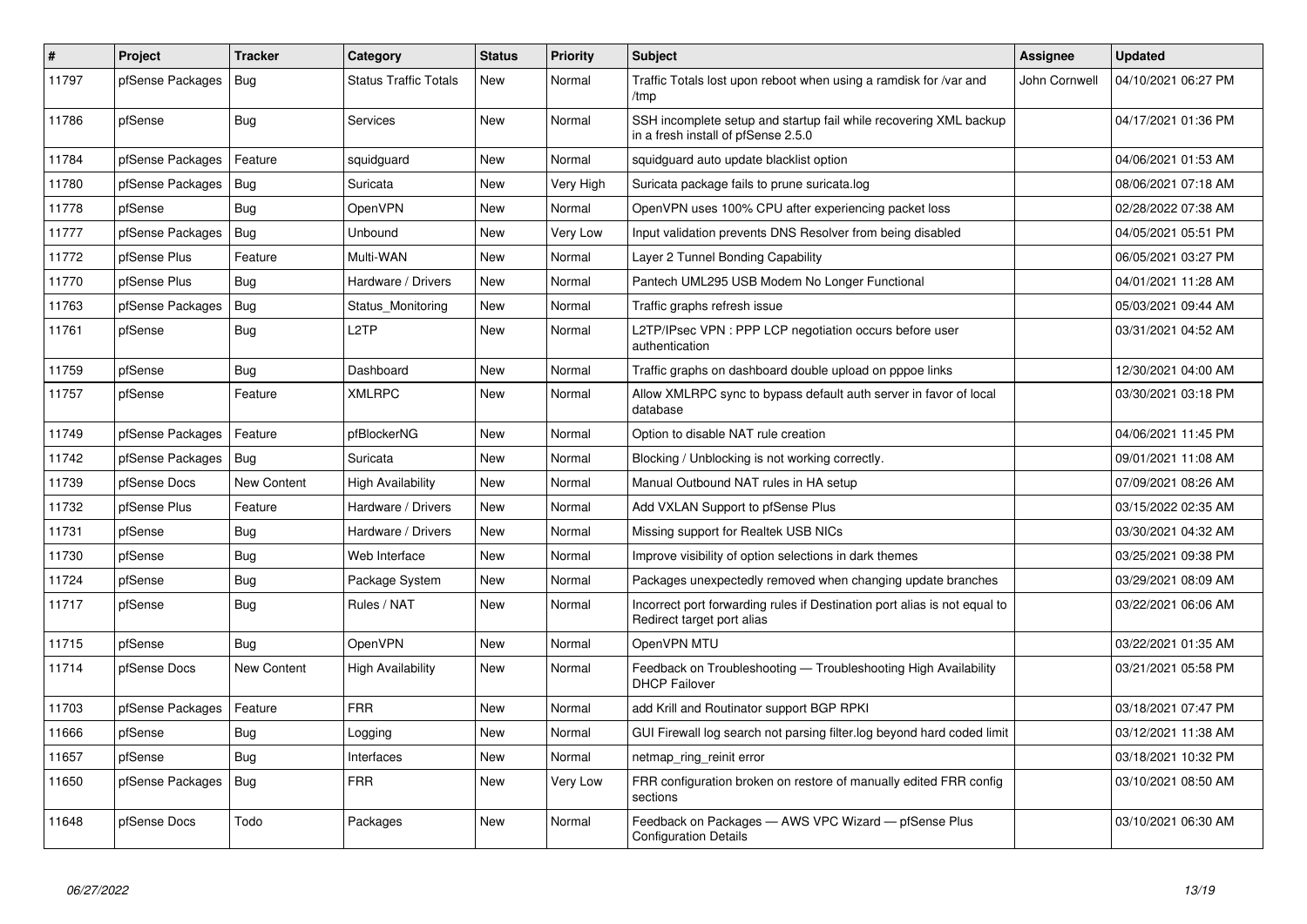| $\sharp$ | Project          | <b>Tracker</b> | Category               | <b>Status</b> | <b>Priority</b> | <b>Subject</b>                                                                                                                                                                                  | <b>Assignee</b> | <b>Updated</b>      |
|----------|------------------|----------------|------------------------|---------------|-----------------|-------------------------------------------------------------------------------------------------------------------------------------------------------------------------------------------------|-----------------|---------------------|
| 11641    | pfSense          | Bug            | Interfaces             | <b>New</b>    | Normal          | On xn based interfaces without the VLANMTU flag the first VLAN tag<br>defined does not follow the parent interface MTU settings. All<br>subsequent VLAN tags follow the parent interface's MTU. |                 | 03/09/2021 06:42 PM |
| 11634    | pfSense Packages | Regression     | <b>BIND</b>            | <b>New</b>    | Normal          | bind hangs when pfsense is reconnecting as an openypn client to a<br>TUN openvpn server                                                                                                         |                 | 03/14/2021 07:23 AM |
| 11626    | pfSense Plus     | Bug            | Authentication         | New           | Normal          | Google LDAP connection failed due to lack of SNI for TLS 1.3                                                                                                                                    | Luiz Souza      | 06/27/2022 07:23 AM |
| 11625    | pfSense          | Feature        | OpenVPN                | New           | Normal          | Cisco-AVPair aliases support                                                                                                                                                                    |                 | 03/05/2021 12:35 AM |
| 11622    | pfSense Docs     | Todo           | <b>IPsec</b>           | New           | Normal          | Update pfSense VPC VPN Configuration Wizard docs                                                                                                                                                |                 | 03/04/2021 09:36 AM |
| 11619    | pfSense          | Bug            | Upgrade                | New           | Normal          | Unable to upgrade 2.4.4-p3 to 2.5/21.02-p1                                                                                                                                                      |                 | 08/15/2021 10:00 AM |
| 11610    | pfSense Packages | <b>Bug</b>     | NET-SNMP               | New           | Normal          | NET-SNMP is not setting the correct permissions on AgentX                                                                                                                                       |                 | 06/28/2021 07:54 AM |
| 11608    | pfSense Docs     | New Content    | Products               | New           | Normal          | Interfaces order of XG-7100 Quad-Port 10GbE Fiber SFP+<br><b>Installation Kit</b>                                                                                                               |                 | 03/03/2021 07:14 AM |
| 11604    | pfSense          | Feature        | WireGuard              | <b>New</b>    | Normal          | WireGuard Dynamic Listen Port Randomization                                                                                                                                                     |                 | 03/19/2021 10:59 AM |
| 11592    | pfSense Packages | <b>Bug</b>     | node exporter          | <b>New</b>    | Normal          | Node exporter can not read system statistics                                                                                                                                                    |                 | 10/15/2021 09:37 PM |
| 11588    | pfSense          | Feature        | WireGuard              | <b>New</b>    | Low             | Automatically suggest next IP address in Wireguard interface subnet<br>when creating a peer                                                                                                     |                 | 12/22/2021 03:35 AM |
| 11579    | pfSense Packages | Feature        | Snort                  | New           | Normal          | Snort alerts or blocks trigger notifications                                                                                                                                                    |                 | 03/01/2021 03:26 AM |
| 11573    | pfSense Packages | Feature        | New Package<br>Request | New           | Normal          | <b>Custom Commands</b>                                                                                                                                                                          |                 | 03/16/2021 07:28 PM |
| 11572    | pfSense Packages | Bug            | pfBlockerNG            | New           | High            | Auto created firewall rules have IPv4 as protocol only - even for IPv6<br>lists.                                                                                                                |                 | 06/25/2022 10:59 AM |
| 11567    | pfSense Packages | Feature        | Mail report            | <b>New</b>    | Normal          | Email report add a note filed request                                                                                                                                                           |                 | 02/27/2021 03:44 PM |
| 11566    | pfSense          | <b>Bug</b>     | Web Interface          | <b>New</b>    | Low             | Firewall Maximum Table Entries "default size" is whatever is entered                                                                                                                            |                 | 02/27/2021 10:01 AM |
| 11563    | pfSense Packages | <b>Bug</b>     | <b>BIND</b>            | New           | High            | BIND GUI writes TXT records > 255 characters                                                                                                                                                    |                 | 02/27/2021 07:11 AM |
| 11556    | pfSense          | <b>Bug</b>     | Rules / NAT            | New           | Normal          | Kill all states associated with a NAT address                                                                                                                                                   |                 | 03/19/2021 10:29 AM |
| 11548    | pfSense          | <b>Bug</b>     | Rules / NAT            | New           | Normal          | "rule expands to no valid combination" error from port forward<br>automatic rule mixing IPv4 and IPv6 elements                                                                                  |                 | 02/27/2021 03:18 PM |
| 11541    | pfSense          | <b>Bug</b>     | OpenVPN                | New           | Normal          | OpenVPN status does not work properly when set to TCP and<br>Concurrent Connections = 1                                                                                                         |                 | 03/02/2021 02:27 PM |
| 11534    | pfSense Packages | Regression     | FreeRADIUS             | <b>New</b>    | High            | FreeRADIUS EAP anonymous connection forbidden out-of-tunnel                                                                                                                                     |                 | 07/14/2021 02:32 AM |
| 11525    | pfSense Packages | <b>Bug</b>     | Suricata               | New           | Normal          | pfsense 2.5.0 release version for vlan issue to suricata                                                                                                                                        |                 | 11/11/2021 08:16 AM |
| 11522    | pfSense Packages | <b>Bug</b>     | Zabbix                 | <b>New</b>    | Normal          | fping6 error                                                                                                                                                                                    |                 | 02/24/2021 07:13 AM |
| 11509    | pfSense Packages | Bug            | <b>LCDProc</b>         | <b>New</b>    | Low             | LCD package - not starting at boot - stop and start in Status Window<br>not possible                                                                                                            |                 | 02/23/2021 10:55 AM |
| 11503    | pfSense          | Bug            | OpenVPN                | New           | Normal          | Using multiple authentication backends on an OpenVPN server fails                                                                                                                               |                 | 02/23/2021 12:23 PM |
| 11498    | pfSense          | Feature        | WireGuard              | New           | Normal          | WireGuard does not pass multicast traffic to peer                                                                                                                                               | Peter Grehan    | 03/19/2021 10:59 AM |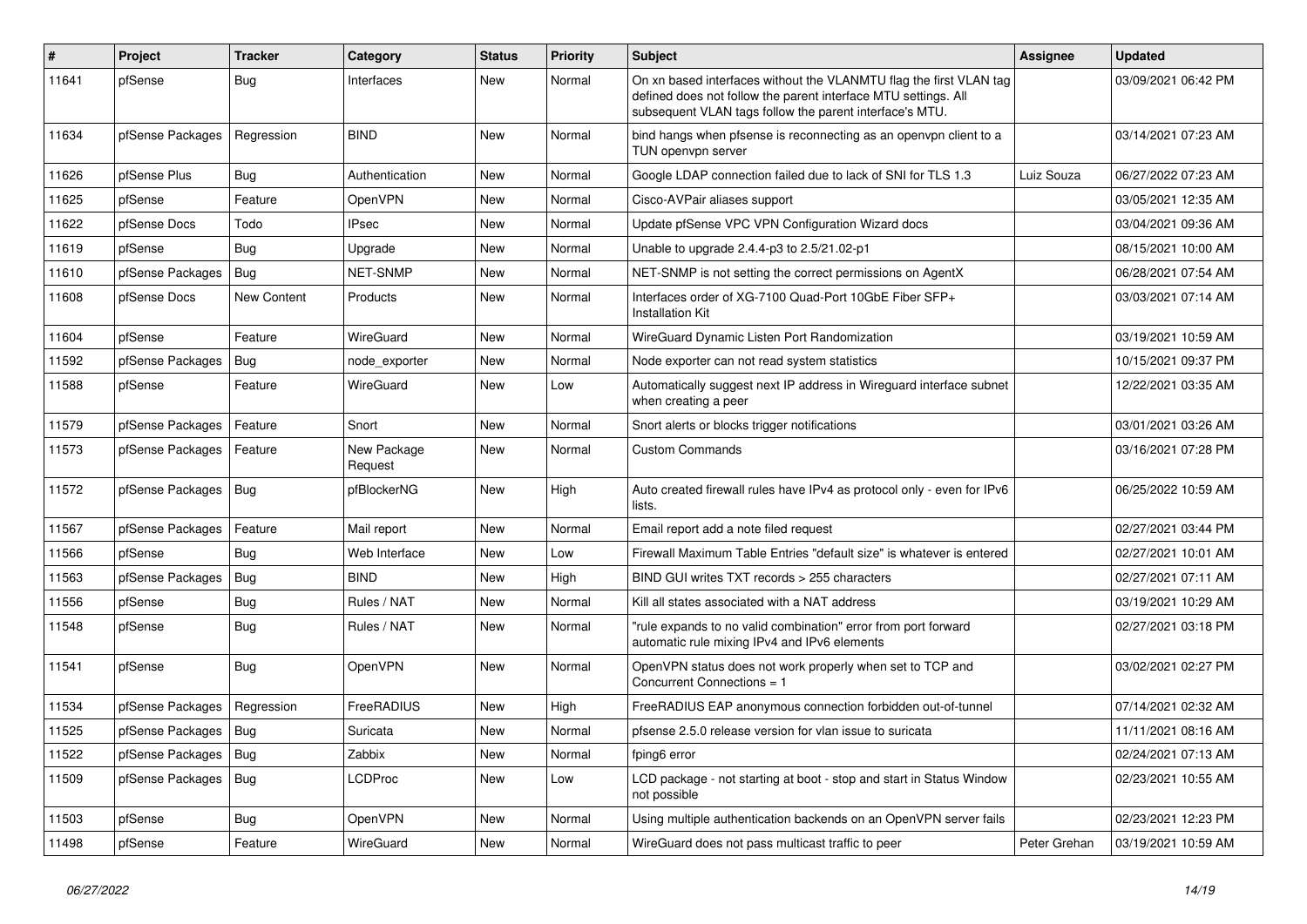| $\vert$ # | Project          | <b>Tracker</b> | Category                | <b>Status</b> | <b>Priority</b> | <b>Subject</b>                                                                                                   | <b>Assignee</b> | <b>Updated</b>      |
|-----------|------------------|----------------|-------------------------|---------------|-----------------|------------------------------------------------------------------------------------------------------------------|-----------------|---------------------|
| 11493     | pfSense Packages | <b>Bug</b>     | Zabbix                  | New           | Very Low        | After upgrade zabbix proxy wont start                                                                            |                 | 02/21/2021 05:31 AM |
| 11490     | pfSense Packages | Bug            | Service Watchdog        | New           | Very Low        | Service Watchdog - Impacts Reboots and Package Updates                                                           |                 | 02/22/2021 12:07 PM |
| 11479     | pfSense Packages | <b>Bug</b>     | snmptt                  | New           | Normal          | snmptt 1.4.2 does not work in daemon mode                                                                        |                 | 02/20/2021 04:37 PM |
| 11473     | pfSense          | <b>Bug</b>     | Web Interface           | New           | Normal          | System Activity shows invalid data on SG-3100                                                                    |                 | 02/19/2021 08:12 PM |
| 11471     | pfSense Docs     | Todo           | Development             | New           | Low             | Feedback on Development - Developing Packages                                                                    | Jim Pingle      | 02/19/2021 02:52 PM |
| 11440     | pfSense          | Feature        | Web Interface           | New           | LOW             | Expand collapsed sections by clicking anywhere on header                                                         |                 | 10/28/2021 01:35 PM |
| 11438     | pfSense          | Feature        | Hardware / Drivers      | New           | Low             | Allow multiple cryptographic accelerator modules to be loaded at the<br>same time                                |                 | 02/18/2021 12:40 PM |
| 11430     | pfSense          | <b>Bug</b>     | Interfaces              | New           | Normal          | PHP console spam after Assigning Interfaces                                                                      |                 | 10/09/2021 10:37 AM |
| 11429     | pfSense          | <b>Bug</b>     | Web Interface           | New           | Normal          | System Log / Settings form activates "Reset Log Files" button on<br>enter                                        |                 | 10/28/2021 01:35 PM |
| 11418     | pfSense          | <b>Bug</b>     | <b>IPsec</b>            | New           | Very Low        | 'NAT-T: Force' is broken for IPv6 IPsec                                                                          |                 | 02/16/2021 08:25 AM |
| 11414     | pfSense Packages | <b>Bug</b>     | pfBlockerNG             | New           | Normal          | Enabling feed "Public_DNS4_all" breaks some Google services                                                      |                 | 02/13/2021 02:46 AM |
| 11412     | pfSense          | <b>Bug</b>     | Interfaces              | New           | Normal          | LLDPD Package Doesn't Work with Switchports                                                                      |                 | 02/12/2021 08:12 PM |
| 11411     | pfSense Packages | Feature        | New Package<br>Request  | New           | Normal          | Smokeping as a default latency measurement tool                                                                  |                 | 02/12/2021 09:29 PM |
| 11410     | pfSense Packages | Feature        | New Package<br>Request  | New           | Normal          | adding bpytop (former Bashtop)                                                                                   |                 | 07/26/2021 12:33 PM |
| 11398     | pfSense Packages | Bug            | pfBlockerNG             | New           | Normal          | pfBlocker upgrade hangs forever                                                                                  |                 | 04/21/2022 12:39 PM |
| 11379     | pfSense          | Feature        | <b>Captive Portal</b>   | New           | Normal          | <b>Template Roll Printer</b>                                                                                     |                 | 02/07/2021 05:26 AM |
| 11375     | pfSense Packages | <b>Bug</b>     | apcupsd                 | New           | Normal          | UPS Type <blank> for USB APC</blank>                                                                             |                 | 02/26/2021 11:10 AM |
| 11369     | pfSense          | Feature        | <b>Operating System</b> | New           | Low             | add Enabling IPv6 Source Address Validation support                                                              |                 | 02/04/2021 10:03 AM |
| 11363     | pfSense          | <b>Bug</b>     | Installer               | New           | Normal          | Clean Install 2.5.0 fails due to hardware incompability                                                          |                 | 02/04/2021 11:06 AM |
| 11352     | pfSense          | <b>Bug</b>     | FreeBSD                 | New           | Low             | CTF types > 2^15 in the pfSense kernel config results in DTrace<br>failing                                       | Scott Long      | 03/17/2021 02:52 AM |
| 11335     | pfSense          | <b>Bug</b>     | Interfaces              | New           | Normal          | Spoofing the MAC on a LAGG interface does not work for some NIC<br>types.                                        |                 | 01/29/2021 09:10 AM |
| 11324     | pfSense          | Feature        | Logging                 | New           | Normal          | Separate syslog "Remote log servers" Parameters                                                                  |                 | 01/27/2021 10:47 AM |
| 11302     | pfSense          | Feature        | WireGuard               | New           | Normal          | WireGuard XMLRPC sync                                                                                            |                 | 03/19/2021 10:59 AM |
| 11296     | pfSense          | Bug            | Routing                 | New           | Normal          | Static route targets may still reachable via default route when the<br>gateway they should route through is down | Viktor Gurov    | 05/10/2022 03:12 PM |
| 11280     | pfSense          | Todo           | WireGuard               | New           | Normal          | Add WireGuard to ALTQ list                                                                                       |                 | 04/27/2021 12:32 PM |
| 11270     | pfSense          | Feature        | VPN (Multiple Types)    | New           | Low             | Consider integrating Nebula mesh VPN                                                                             |                 | 01/20/2021 03:34 PM |
| 11268     | pfSense          | Bug            | Web Interface           | New           | Normal          | Cookie named 'id' prevents Edit form fields being set properly                                                   |                 | 09/03/2021 06:16 AM |
| 11266     | pfSense Packages | Feature        | AutoConfigBackup        | New           | Very Low        | Give an option to list restore point in "reverse" order/latest at the top.                                       |                 | 01/19/2021 06:58 PM |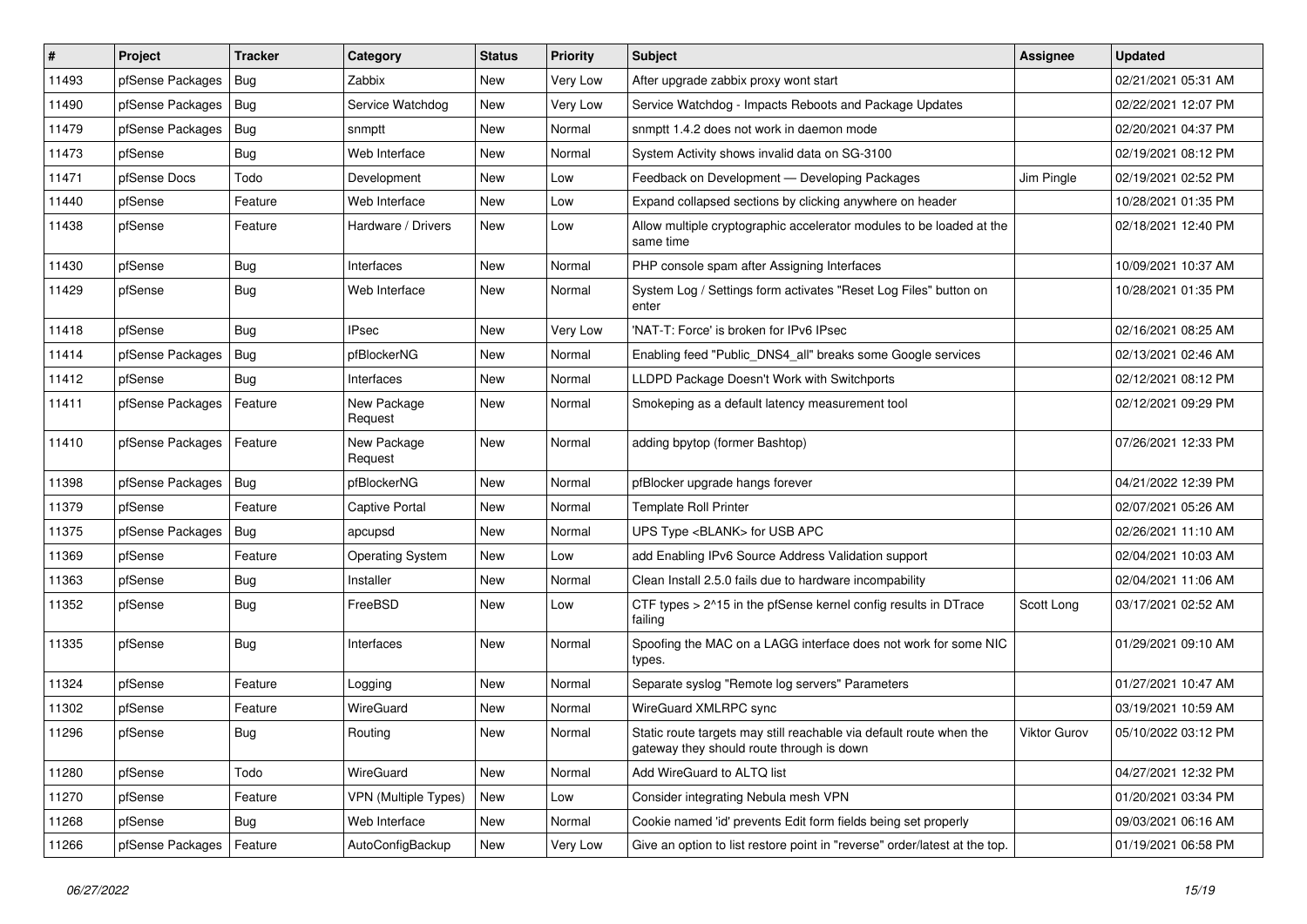| #     | Project          | <b>Tracker</b> | Category                 | <b>Status</b> | <b>Priority</b> | <b>Subject</b>                                                                                                                   | <b>Assignee</b> | <b>Updated</b>      |
|-------|------------------|----------------|--------------------------|---------------|-----------------|----------------------------------------------------------------------------------------------------------------------------------|-----------------|---------------------|
| 11262 | pfSense          | Feature        | Rules / NAT              | New           | Normal          | Time Based Rules - selects all days in the current month                                                                         |                 | 04/27/2021 12:32 PM |
| 11261 | pfSense Packages | <b>Bug</b>     | pfBlockerNG              | New           | Normal          | pfBlockerNG ASN numbers in IPv4 (/IPv6) Custom_List generate<br>error(s) "Invalid numeric literal at line 1, column 7"           |                 | 01/28/2021 08:34 AM |
| 11260 | pfSense Packages | Feature        | pfBlockerNG              | New           | Normal          | pfBlockerNG: predefined ASN groups for Google, Facebook, Apple,<br>etc with useful selections                                    |                 | 01/18/2021 03:46 PM |
| 11257 | pfSense          | Feature        | Upgrade                  | New           | Normal          | Installed Packages: Update all button                                                                                            |                 | 01/18/2021 10:45 AM |
| 11243 | pfSense          | Feature        | Interfaces               | New           | Normal          | individual pfctl snort2c tables per interface only blocking IPs for<br>specific interface when a rule triggers in snort/suricata |                 | 01/14/2021 03:02 PM |
| 11235 | pfSense Packages | <b>Bug</b>     | Filer                    | New           | Normal          | Filer run script when "state" unchanged                                                                                          |                 | 01/08/2021 07:24 AM |
| 11232 | pfSense          | Bug            | <b>Operating System</b>  | New           | Normal          | Fix pfSense_fsync                                                                                                                |                 | 01/08/2021 08:53 AM |
| 11227 | pfSense Packages | Feature        | pfBlockerNG              | New           | Normal          | Feeds update                                                                                                                     |                 | 01/07/2021 12:11 AM |
| 11213 | pfSense          | Feature        | Gateways                 | New           | Low             | Option to mark gateway as down directly from Table                                                                               |                 | 01/03/2021 07:09 AM |
| 11209 | pfSense Packages | Feature        | pfBlockerNG              | New           | Normal          | pfBlockerNG soft blocking                                                                                                        |                 | 01/01/2021 02:07 PM |
| 11203 | pfSense          | <b>Bug</b>     | Certificates             | New           | Normal          | certificate manager very slow                                                                                                    |                 | 12/31/2020 11:57 AM |
| 11200 | pfSense Packages | Feature        | Squid                    | New           | Normal          | Squid reverse proxy + multiple ssl certificates                                                                                  |                 | 12/31/2020 03:50 AM |
| 11195 | pfSense Docs     | Correction     | Recipes                  | New           | Normal          | Feedback on pfSense Configuration Recipes - Accessing a<br><b>CPE/Modem from Inside the Firewall</b>                             | Jim Pingle      | 12/30/2020 01:13 PM |
| 11189 | pfSense          | Feature        | Captive Portal           | New           | Normal          | Captive Portal - Tarpit option                                                                                                   |                 | 12/23/2020 06:44 PM |
| 11184 | pfSense          | <b>Bug</b>     | FreeBSD                  | New           | Normal          | PF: State policy cannot be configurable                                                                                          |                 | 02/09/2021 02:43 AM |
| 11182 | pfSense Packages | <b>Bug</b>     | <b>NRPE</b>              | New           | Normal          | NRPE in HA syncs the bind IP                                                                                                     |                 | 12/01/2021 02:15 AM |
| 11178 | pfSense Packages | Feature        | Filer                    | New           | Normal          | Filer do not ask what to do with previous filename                                                                               |                 | 12/31/2020 02:45 AM |
| 11177 | pfSense          | <b>Bug</b>     | Dynamic DNS              | New           | Normal          | DDNSv6 not using Check IP Services                                                                                               |                 | 12/21/2020 05:02 AM |
| 11172 | pfSense Docs     | New Content    | Products                 | New           | Normal          | Interfaces order of 10 Gigabit Quad-Port SFP+ Intel® X710BM2<br>Card                                                             |                 | 12/18/2020 01:28 PM |
| 11169 | pfSense          | Feature        | Interfaces               | New           | Very Low        | Changing interface index order                                                                                                   |                 | 12/17/2020 05:44 AM |
| 11165 | pfSense Packages | Feature        | OpenVPN Client<br>Export | New           | Very Low        | OpenVPN Exporter - Allow for name customization                                                                                  |                 | 07/10/2021 12:58 PM |
| 11158 | pfSense Packages | Bug            | <b>FRR</b>               | New           | High            | <b>FRR Prefix Lists</b>                                                                                                          |                 | 12/30/2020 04:55 PM |
| 11156 | pfSense Packages | Feature        | pfBlockerNG              | New           | Normal          | Add an option include subdomains for the noAAAA feature                                                                          |                 | 12/11/2020 10:19 AM |
| 11149 | pfSense          | <b>Bug</b>     | <b>DHCP Relay</b>        | New           | Normal          | DHCP relay won't start with DHCP server behind gateway                                                                           |                 | 03/22/2021 05:13 AM |
| 11147 | pfSense          | Bug            | Dynamic DNS              | New           | Normal          | Domeneshop DynDNS IPv4 and IPv6                                                                                                  |                 | 12/09/2020 11:47 PM |
| 11145 | pfSense Docs     | Correction     | Virtualization           | New           | Very Low        | Feedback on pfSense Configuration Recipes - Virtualizing pfSense<br>with Hyper-V                                                 | Jim Pingle      | 03/06/2021 04:14 PM |
| 11139 | pfSense          | Documentation  | Interfaces               | New           | Normal          | <b>Bridges and VLANs</b>                                                                                                         |                 | 12/07/2020 12:32 PM |
| 11138 | pfSense Packages | Feature        | FreeRADIUS               | New           | Normal          | new WebGUI checkboxes needed                                                                                                     |                 | 12/07/2020 08:28 AM |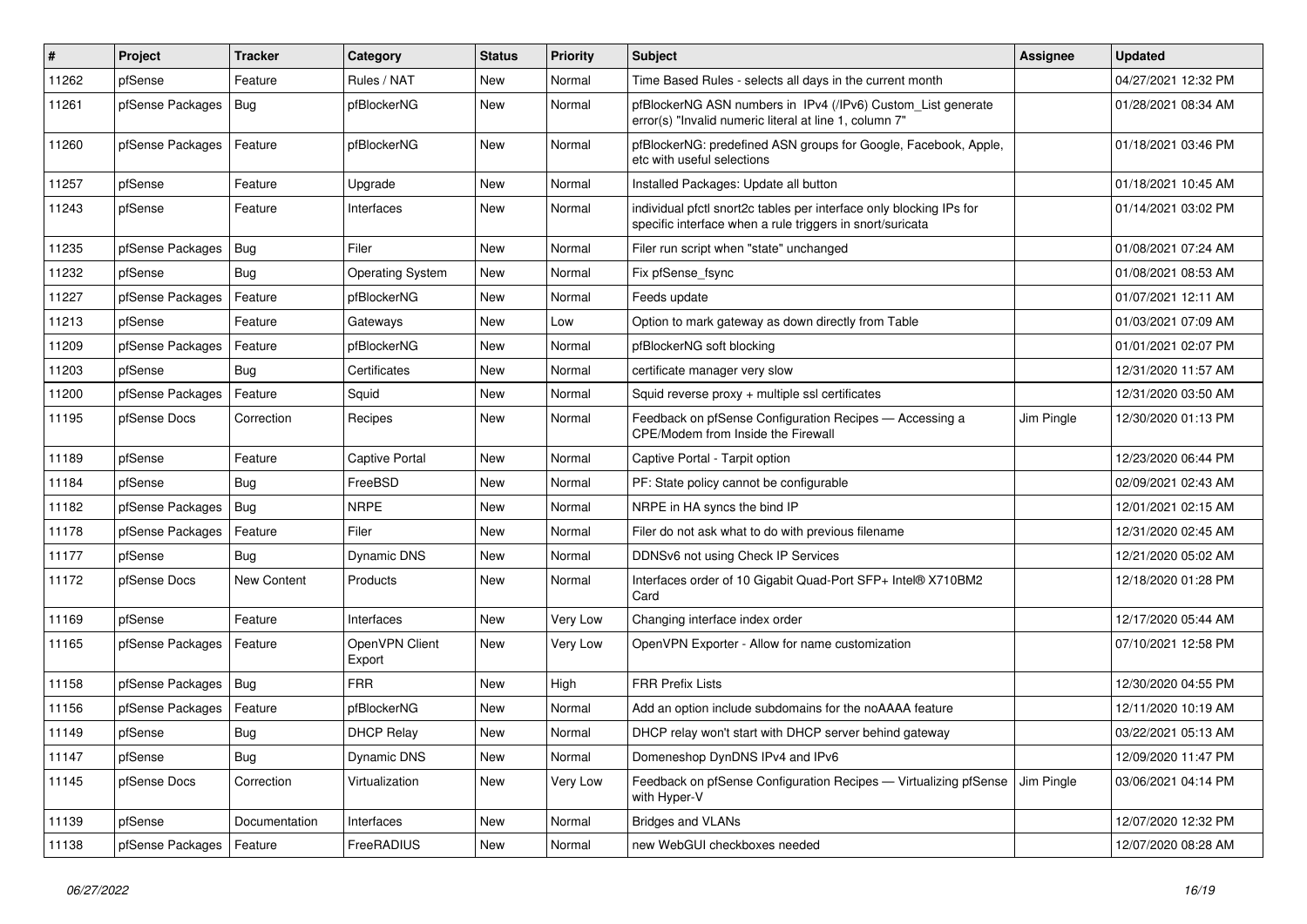| $\vert$ # | Project          | <b>Tracker</b>     | Category                | <b>Status</b> | <b>Priority</b> | <b>Subject</b>                                                                                       | Assignee      | <b>Updated</b>      |
|-----------|------------------|--------------------|-------------------------|---------------|-----------------|------------------------------------------------------------------------------------------------------|---------------|---------------------|
| 11110     | pfSense          | <b>Bug</b>         | Backup / Restore        | New           | Normal          | Backup file should be checked before restoring a specific area                                       |               | 12/05/2020 02:50 PM |
| 11099     | pfSense Packages | Feature            | pfBlockerNG             | New           | Normal          | DNSBL blocking by schedule                                                                           |               | 11/25/2020 12:12 AM |
| 11093     | pfSense          | Bug                | <b>Wireless</b>         | New           | Low             | ral(4) driver non-functional in arm64                                                                |               | 11/21/2020 10:45 AM |
| 11092     | pfSense Packages | Feature            | pfBlockerNG             | New           | Normal          | Detecting DNS tunneling                                                                              |               | 11/21/2020 04:53 AM |
| 11091     | pfSense          | Bug                | Interfaces              | New           | Normal          | Interfaces set as disabled in the configuration have an UP status in<br>the operating system at boot | Viktor Gurov  | 05/10/2022 03:12 PM |
| 11084     | pfSense          | Feature            | Dynamic DNS             | New           | Normal          | Dynamic DNS include option to specify virtual IP addresses                                           |               | 11/19/2020 01:26 PM |
| 11074     | pfSense Packages | <b>Bug</b>         | <b>BIND</b>             | New           | Low             | bind Zone Settings Zones, Save button opens "Confirmation<br>required to save changes"               |               | 11/16/2020 11:08 AM |
| 11071     | pfSense Docs     | <b>New Content</b> | <b>DHCP</b>             | New           | Normal          | Feedback on Services - IPv6 Router Advertisements                                                    | Jim Pingle    | 12/08/2020 09:25 AM |
| 11067     | pfSense Docs     | Correction         | Wireless                | New           | Normal          | Feedback on Wireless - Recommended Wireless Hardware                                                 | Jim Pingle    | 11/16/2020 07:17 AM |
| 11056     | pfSense          | Feature            | Interfaces              | New           | Normal          | Add option to disable flow-control on interfaces in GUI                                              |               | 11/11/2020 04:41 PM |
| 11040     | pfSense Packages | <b>Bug</b>         | pfBlockerNG             | New           | Normal          | pfb filter core faults when clearing firewall log                                                    |               | 11/07/2020 01:44 PM |
| 11036     | pfSense Packages | <b>Bug</b>         | haproxy                 | New           | Normal          | <b>HAproxy ACL</b>                                                                                   |               | 02/11/2022 11:27 AM |
| 11026     | pfSense Packages | Feature            | FreeRADIUS              | New           | Low             | Feedback on Packages - FreeRADIUS package                                                            |               | 11/02/2020 07:21 AM |
| 11004     | pfSense          | Feature            | DHCP (IPv4)             | <b>New</b>    | Low             | DHCP reservations with no IP address show entries in DHCP leases                                     |               | 10/26/2020 07:22 AM |
| 11000     | pfSense Packages | <b>Bug</b>         | haproxy                 | New           | Very Low        | haproxy deprecated trick suggested                                                                   |               | 12/23/2020 02:55 PM |
| 10995     | pfSense          | Feature            | <b>Operating System</b> | New           | Low             | Remove VMware MSI-X from the PCI blacklist.                                                          |               | 10/20/2020 11:40 AM |
| 10994     | pfSense Packages | <b>Bug</b>         | squidguard              | New           | Low             | SquidGuard Blacklists Restore Default button does not work                                           |               | 10/20/2020 12:26 PM |
| 10989     | pfSense Packages | Bug                | Snort                   | New           | Low             | Snort alert page has hidden characters in IPv6 address                                               |               | 10/17/2020 04:06 PM |
| 10980     | pfSense          | <b>Bug</b>         | <b>Operating System</b> | New           | Normal          | rc.local is executed at login by rc.initial, and not at boot time.                                   |               | 10/19/2020 09:39 AM |
| 10962     | pfSense          | Feature            | Dynamic DNS             | New           | Normal          | Add Cpanel support for Dynamic DNS Clients                                                           |               | 12/28/2020 01:56 PM |
| 10952     | pfSense          | <b>Bug</b>         | Rules / NAT             | New           | Low             | Inconsistency in Subnet Defaults Between Firewall Rules and<br>Interface Address Assignments         |               | 10/09/2020 12:50 PM |
| 10935     | pfSense Packages | <b>Bug</b>         | <b>FRR</b>              | New           | Normal          | FRR 0.6.7-6 - BGPD service recycled IPv6 without Route Map                                           |               | 12/30/2020 05:00 PM |
| 10924     | pfSense Docs     | Correction         | Recipes                 | New           | Normal          | Feedback on Virtualization - Virtualizing pfSense with VMware<br>vSphere / ESXi                      | Jim Pingle    | 09/23/2020 03:46 PM |
| 10918     | pfSense          | Feature            | Aliases / Tables        | New           | Low             | IP Aliases de-duplication                                                                            |               | 12/13/2020 11:37 PM |
| 10909     | pfSense Packages | Feature            | PIMD                    | New           | Normal          | #define MAXVIFS 32 to 64                                                                             |               | 04/21/2022 12:39 PM |
| 10892     | pfSense          | <b>Bug</b>         | Rules / NAT             | New           | Low             | Large number of VLAN/LANs make floating rules are to read                                            | Jared Dillard | 02/01/2021 03:29 PM |
| 10890     | pfSense          | Feature            | Interfaces              | New           | Normal          | Allow multiple assigned interfaces to track status of a single switch<br>port                        |               | 09/14/2020 07:20 AM |
| 10875     | pfSense          | Bug                | Gateways                | New           | Normal          | PPP periodic reset does not fully restore gateway group round-robin<br>functionality                 | Luiz Souza    | 11/05/2020 07:44 AM |
| 10865     | pfSense Packages | Feature            | squidguard              | New           | Normal          | squidGuard lacks options to send traffic action logs to syslog server                                |               | 09/05/2020 01:21 AM |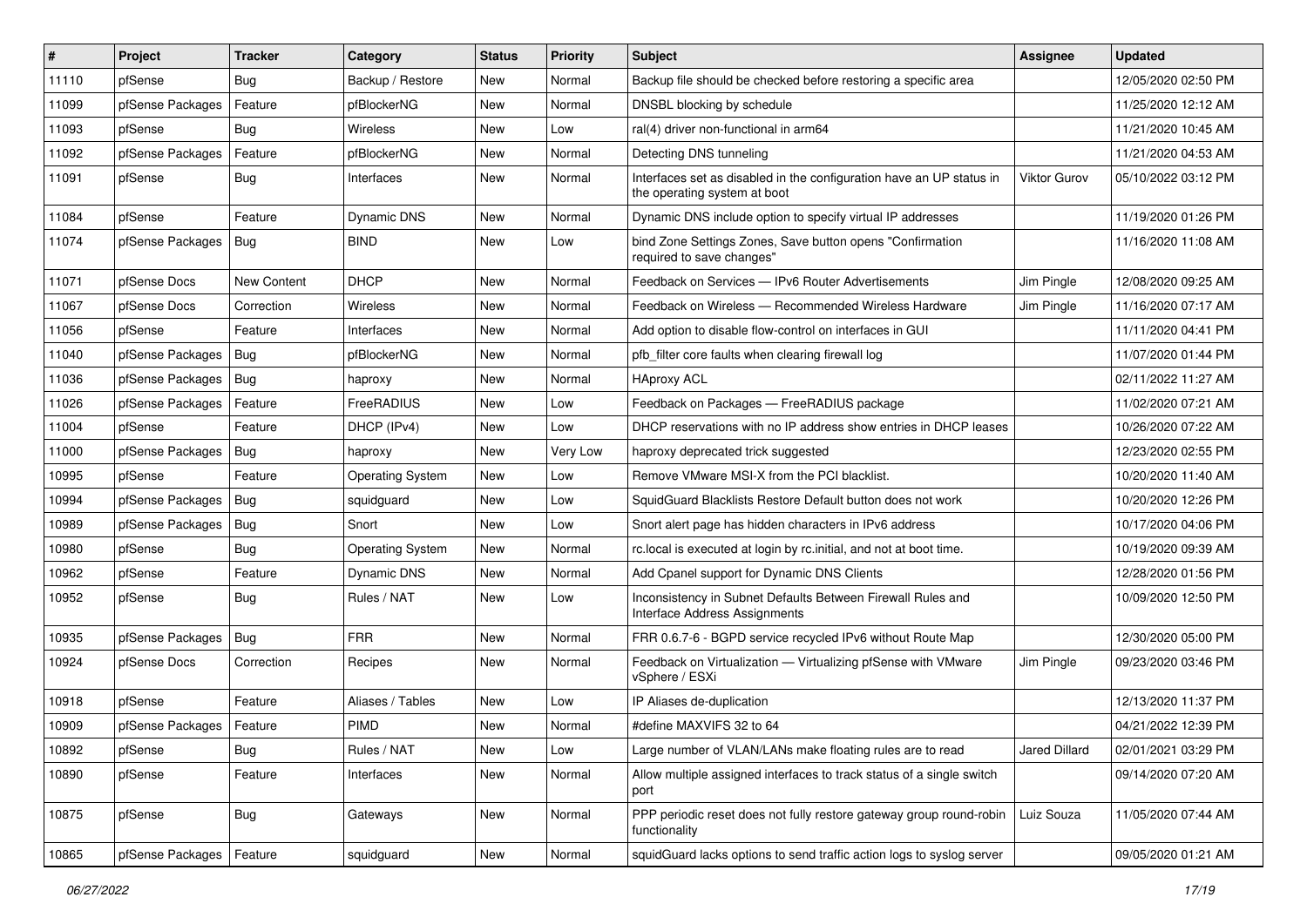| #     | Project          | <b>Tracker</b> | Category                 | <b>Status</b> | <b>Priority</b> | <b>Subject</b>                                                                            | Assignee   | <b>Updated</b>      |
|-------|------------------|----------------|--------------------------|---------------|-----------------|-------------------------------------------------------------------------------------------|------------|---------------------|
| 10845 | pfSense Packages | Bug            | apcupsd                  | New           | Normal          | apcupsd doesn't stop when not enabled                                                     |            | 08/24/2020 10:16 AM |
| 10843 | pfSense          | Feature        | Authentication           | New           | Normal          | Allow user manager settings to specify multiple authentication<br>servers                 |            | 01/13/2022 07:22 AM |
| 10841 | pfSense Packages | Feature        | pfBlockerNG              | New           | Normal          | Allow per Source/VLAN/Network individual black&whitelists                                 |            | 10/18/2020 07:42 AM |
| 10839 | pfSense          | Feature        | Traffic Shaper (ALTQ)    | New           | Normal          | Add popular messengers to the Traffic Shaper Wizard                                       |            | 08/18/2020 10:07 AM |
| 10833 | pfSense          | <b>Bug</b>     | Configuration<br>Backend | New           | Normal          | unbound exits on configuration error when link status flaps on LAN<br>interface           |            | 08/13/2020 11:53 PM |
| 10831 | pfSense Packages | Feature        | New Package<br>Request   | New           | Very Low        | Integration of nntp-proxy into pfsense                                                    |            | 08/13/2020 09:09 AM |
| 10822 | pfSense          | <b>Bug</b>     | DHCP (IPv6)              | New           | Normal          | Deprecated IPv6 prefix won't be announced as deprecated to clients                        |            | 08/10/2020 09:23 AM |
| 10821 | pfSense Docs     | Correction     | General                  | New           | Normal          | Use neutral language alternatives                                                         | Jim Pingle | 09/23/2020 10:43 AM |
| 10818 | pfSense Packages | Feature        | New Package<br>Request   | New           | Normal          | <b>UDP Broadcast Relay</b>                                                                |            | 05/31/2022 02:13 AM |
| 10805 | pfSense          | Feature        | Hardware / Drivers       | New           | Normal          | Intel QAT (QuickAssist) encryption support for PfSense                                    |            | 07/31/2020 03:13 PM |
| 10802 | pfSense          | Feature        | DHCP (IPv4)              | New           | Very Low        | Seperator for DHCP Static Mapped leases                                                   |            | 07/31/2020 10:30 AM |
| 10791 | pfSense Packages | <b>Bug</b>     | <b>PIMD</b>              | New           | Normal          | Valid (vlan)interfaces do not get vif reporting "Invalid phyint address"                  |            | 10/06/2020 09:20 AM |
| 10783 | pfSense Packages | <b>Bug</b>     | ntop                     | New           | Normal          | NtopNG is very unstable on arm64                                                          |            | 07/22/2020 09:07 AM |
| 10765 | pfSense          | Bug            | Authentication           | New           | Normal          | Ampersands in Idap_extended_query are escaped twice                                       |            | 09/02/2020 07:55 AM |
| 10760 | pfSense Packages | Bug            | <b>BIND</b>              | New           | High            | pfSense BIND 9.14.12 server terminates due to assertion failure                           |            | 07/11/2020 04:53 PM |
| 10732 | pfSense          | Feature        | <b>High Availability</b> | New           | Very Low        | Warning banner for secondary HA node                                                      |            | 12/23/2021 03:34 AM |
| 10731 | pfSense          | Feature        | <b>XMLRPC</b>            | New           | Very Low        | XML-sync primary/secondary config flag                                                    |            | 07/06/2020 03:52 PM |
| 10729 | pfSense          | Bug            | Package System           | New           | Normal          | Certificate verification failed for pkg.freebsd.org                                       |            | 07/05/2020 01:12 AM |
| 10726 | pfSense          | Bug            | Rules / NAT              | New           | Normal          | Sticky-connections option is bugged - sticky-address cannot be<br>redefined               |            | 11/12/2020 10:12 AM |
| 10718 | pfSense          | Feature        | Notifications            | New           | Normal          | Email notifications - add new field to enter a from: name                                 |            | 07/01/2020 09:08 AM |
| 10715 | pfSense          | Bug            | <b>DHCP Relay</b>        | New           | Normal          | DHCPv6 relay always uses the "first" IPv6 address of an interface                         |            | 06/29/2020 05:01 AM |
| 10714 | pfSense          | Bug            | DHCP (IPv6)              | New           | Normal          | radvd only gives out the prefix of the "first" IPv6 address of an<br>interface            |            | 10/06/2020 01:03 PM |
| 10712 | pfSense          | <b>Bug</b>     | Rules / NAT              | New           | Normal          | "default allow LAN IPv6 to any" rule does not work right after boot<br>when using IPv6 PD |            | 06/30/2020 12:17 AM |
| 10708 | pfSense          | <b>Bug</b>     | Upgrade                  | New           | Normal          | ZFS bootpool boot symlink issue                                                           | Luiz Souza | 03/08/2021 07:03 AM |
| 10701 | pfSense          | <b>Bug</b>     | Web Interface            | New           | Very Low        | Firewall Log too wide with Rule Description Column                                        |            | 06/25/2020 07:36 AM |
| 10695 | pfSense Packages | <b>Bug</b>     | FreeRADIUS               | New           | Normal          | FreeRadius Accounting skipping MBs after reboot due to power<br>down                      |            | 06/24/2020 04:49 AM |
| 10693 | pfSense Packages | <b>Bug</b>     | <b>BIND</b>              | New           | Normal          | pfSense Bind Zone Editor UI does not update zone serial number<br>when a change is made   |            | 09/01/2021 12:51 AM |